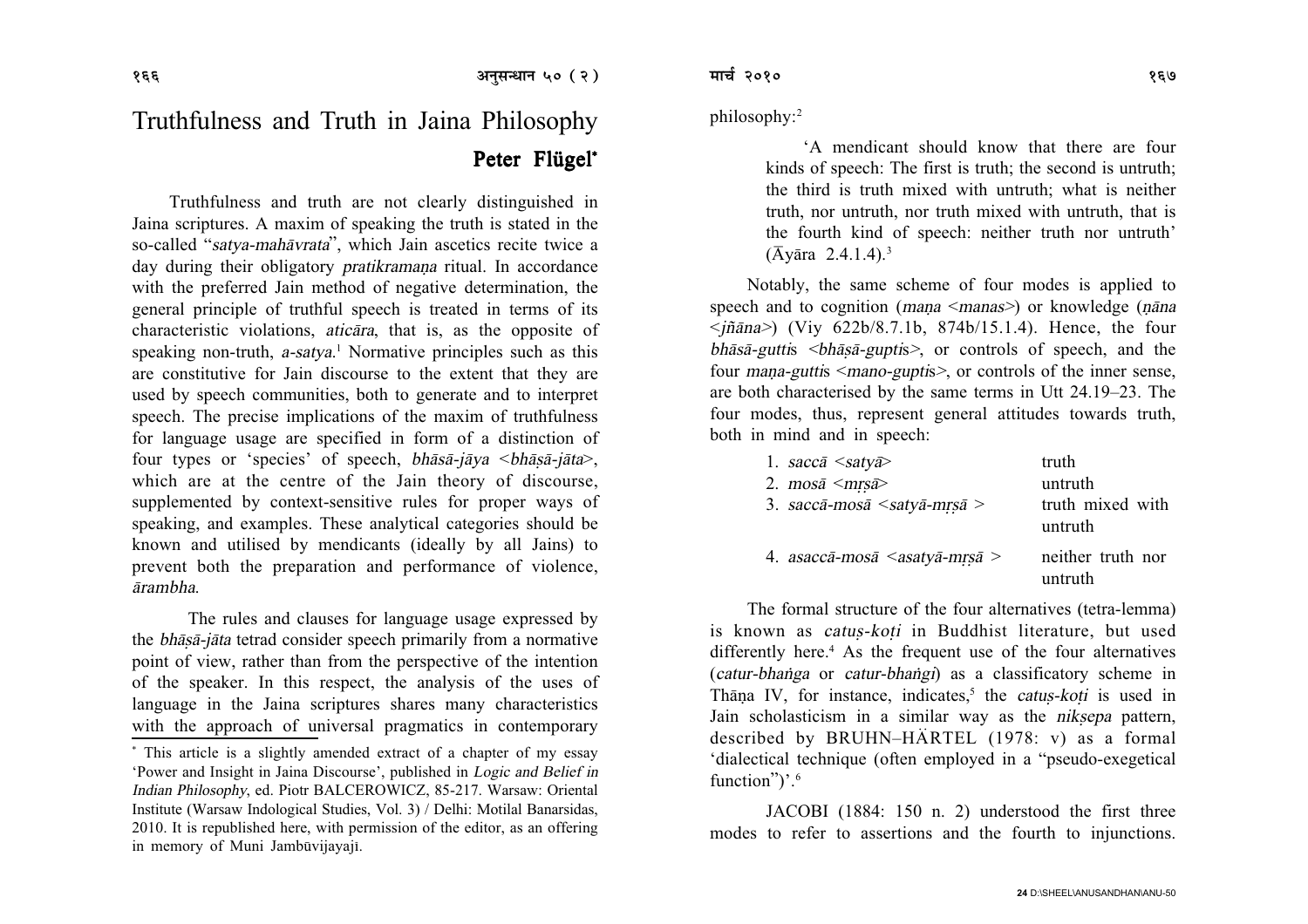According to Pann 860 (255b), the first two modes are distinct  $(\text{pairativity}\bar{a} \leq \text{pary}\bar{a})$  ways of speaking, which can be analysed in terms of the true / false distinction,<sup>7</sup> and the third and fourth are indistinct (apaijattiva  $\langle$ aparyapta>) ways of speaking, whose validity or non-validity is indeterminable. The sub-categories of distinct speech are true speech (satyā bhāsā) and wrong or false speech (*mrsa* bhasa), and the sub-categories of indistinct speech are true-as-well-as-false speech (satyā-mrsā bhāsā) and neither-true-nor-false speech (asatyā-mrsā bhāsā). A muni should use only the first and the last mode of speech, and avoid the remaining two 'by all means' (DVS, 7.1) in order to minimise harm:

> 'A monk or a nun, considering well, should use true and accurate speech, or speech which is neither truth nor untruth (i.e. injunctions); for such speech is not sinful, blameable, rough, stinging, &c.' (Ayara  $2.4.1.7<sup>8</sup>$

(a) Speaking truthfully can either be interpreted ethically, as straightforward and accurate talk (on-record), or ontologically, as an assertion of the way things are.<sup>9</sup> Both perspectives can be found in the Jain and non-Jain commentary literature alike,<sup>10</sup> often mixed together, as the identical characterisation of the four guptis of mind and speech illustrates. Satyā bhāsā refers both to the psychological and the normative conditions of truthfulness, that is, sincere, grammatically accurate and contextually acceptable speech, and to propositional truth.<sup>11</sup> It is explicitly recognised in the Jain scriptures (though not in these terms) that, as a speech act, propositional language has also an expressive and normative content. The normative, the expressive, and the propositional components of spoken language are altogether necessary to communicate something. Pann 862 states that 'the truth or validity of the speech depends on various situations and conditions' (MALVANIYA 1971: 325). Ten different dimensions or 'validity conditions' of truthful

speech are distinguished<sup>12</sup> (the compound "sacca  $\leq$ satva> can be translated as 'sincere' or 'true' 'according to the conventions' of  $'$ ):<sup>13</sup>

| 1. janavaya-saccā < janapada-satyā>                   | Country        |
|-------------------------------------------------------|----------------|
| 2. sammata-saccā <sammata-satyā></sammata-satyā>      | Consensus      |
| 3. thavanā-saccā <sthāpanā-satyā></sthāpanā-satyā>    | Representation |
| 4. ņāma-saccā <nāma-satyā></nāma-satyā>               | Name           |
| 5. rūva-saccā <rūpa-satyā></rūpa-satyā>               | Form           |
| 6. paducca-saccā <pratitya-satyā></pratitya-satyā>    | Confirmation   |
| 7. vavahāra-saccā <vyavahāra-satyā></vyavahāra-satyā> | Custom         |
| 8. bhāva-saccā <bhāva-satyā></bhāva-satyā>            | Inner Meaning  |
| 9. joga-saccā <yoga-satyā></yoga-satyā>               | Practice       |
| 10. ovamma-saccā <aupamya-satyā></aupamya-satyā>      | Analogy        |

The same list is given and explained in *Mūlācāra* 5.111– 116, with exception of yoga-satya, which is replaced by category No. 8 sambhāvanā-satyā, translated by OKUDA (1975: 128) as 'truth of possibilities' (Möglichkeitswahrheit; see infra p.  $161$ ).<sup>14</sup> There is no apparent systematic connection between the categories in this list. Yet, the list is clearly informed by the four 'doors of disquisition' (anuogaddara <anuyoga-dvāra>) of canonical hermeneutics (AnD 75), especially by the method of contextual interpretation (anugama <anugama>) through progressive specification via fixed standpoints (naya) (AnD  $601-606$ .<sup>15</sup> The occurrence of the terms *nāma*, *sthāpanā* and bhava indicates the deliberate incorporation of a variant of the 'canonical' nikkheva <niksepa>, as BHATT (1978: xv, 20) suggested, although the *davva*  $\langle$ *dravya* $>$  standpoint is missing.<sup>16</sup> A niksepa is a scholastic scheme which delineates fixed perspectives for the analysis of the principal dimensions of the possible contextual meanings of a word (contemporary linguistics is still struggling to establish comparable categories). The original purpose of the list of ten, as a whole, may have been similar. That is, assessing the meaning of an utterance from several commonly relevant perspectives.<sup>17</sup>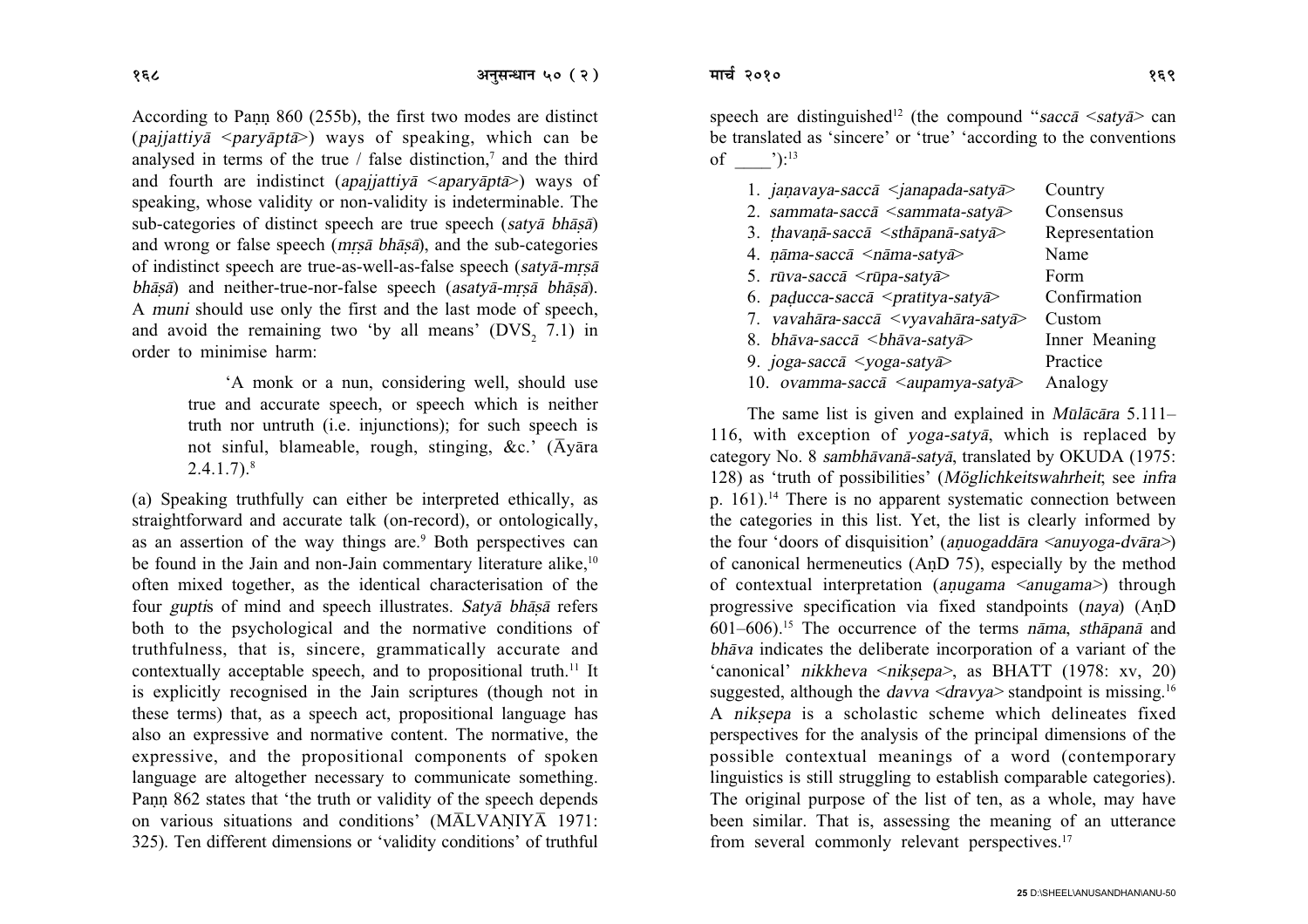Most categories are self-explanatory. Truthful utterances based on the linguistic conventions of a country are explained by the commentaries through the example that 'in Konkan piccam is said for payas and that by the gopala the lotus is called aravinda only' (SCHUBRING 2000: 157 n. 4, § 74). Because terms such as these are synonyms, they are all equally true.<sup>18</sup> Similarly, what is accepted by many people, i.e. linguistic expressions, is conventionally true (sammata-satyā).<sup>19</sup> Pragmatic theories of truth would fall under this perspective. A figurative representation, such as a statue which is not god itself, may itself not be accurate, but that what it symbolises can be recognized as true (sthāpanā-satyā).<sup>20</sup> The same applies to a name such as Devadatta or 'given by god' (nāma-satyā) ( $M\overline{A}c$ 113).<sup>21</sup> Allusions to external appearance in form of prototypes such as 'white cranes' (not all cranes are white) are examples of  $rūpa-satvā.<sup>22</sup>$  According to the commentators Haribhadra (PannV) and Malayagiri (PannT), the term pratitya-saty $\bar{a}$ designates an utterance which is true only under certain conditions, and thus predicated on empirical confirmation.<sup>23</sup> Examples are relative size ('this is long') or the relative state of transformation of objects at a given time (cf.  $M\bar{A}c$  114).<sup>24</sup> Like other conventional expressions which, under certain conditions, could equally be classified as 'truth-mixed-withuntruth', common or idiomatic utterances such as 'the kūra (i.e. the cooked rice) is cooking' ( $M\overline{A}c$  114) are acceptable as customarily true (vyavahāra-satyā).<sup>25</sup> The Śvetâmbara commentators explain the inner truth  $(bhāva-satvā)$  expressed by certain utterances with the example of a 'white crane'  $(jukl\overline{a} bal\overline{a}k\overline{a})$ ,<sup>26</sup> which M $\overline{A}c$  113 uses to illustrate rūpa-saty $\overline{a}$ , whereas Vattakera interprets the term as designating the 'higher truth', i.e. saying something untrue in order to avoid injury to someone ( $M\bar{A}c$  116). This perspective is also applied to other contexts in the Śvetâmbara texts  $\overline{A}$ yāra 2.4.1.6 and DVS 7.11. An example of truth based on association with practice (yogasaty $\bar{a}$ ) is to describe someone according to his / her activity,

for instance the designation *chattri* (a *ksatriya* who should protect his realm performs chattra-yoga), or dandi (who performs danda-yoga or punishment).<sup>27</sup> Instead of yoga-saty $\bar{a}$ , the *Mūlācāra* 115 has sambhāvanā-satyā, which means that assuming the possibility of something is a valid condition of truthful language: 'If he wanted, he could do it. If Indra wanted, he could overturn the Jambudvīpa' (OKUDA 1975: 128). As an example of speaking the truth, using comparison or analogy (aupamya-satyā),<sup>28</sup> M $\overline{A}c$  116 mentions the word palidovama < palyôpama>, literally 'like a sack of corn', which designates a high number.<sup>29</sup> Anuogaddārāim (AGD) 368–382 demonstrates the practical 'usefulness' of this simile through the naya method of progressive disambiguation.<sup>30</sup>

(b) Untruthful language or speaking untruthfully  $(mrs\bar{a})$  $bhāsā$ ) is the proscribed opposite of truth or truthfulness.<sup>31</sup> In contrast to the ten conditions of truth, featuring the semantics of propositional utterances, the ten conditions out of which untruth 'arises' (compound: "nissiya <nihsrita>), listed in Pann 863, are primarily psycho-physical conditions.<sup>32</sup> According to SCHUBRING (2000: 157, § 69), 'speech springing from emotion is by itself understood as  $m \circ \overline{a}$ .<sup>33</sup> Eight of the ten categories overlap with the standard Jain list of the eighteen sources of sin ( $p\bar{a}va-th\bar{a}na$  <p $p\bar{a}pa-sth\bar{a}na$ ),<sup>34</sup> starting with the four passions ( $kasāya < kasāya$ ), and attachment and aversion, which in the Pann are the sole cause of karmic bondage, disregarding yoga, or activity (MALVANIYA 1971: 384). Most types of untrue speech, conditioned by these factors, can be categorised as expressive utterances. The last two categories,  $\bar{a}$ khyāyika-nihsrita<sup>35</sup> and upaghāta-nihsrita,<sup>36</sup> do not refer merely to an underlying negative psycho-physical state in general, but to the unspecified psycho-physical conditions of two specific types of self-referentially defined commonly untrue speech acts—hearsay and false accusation—with predominately constantive and regulative attributes.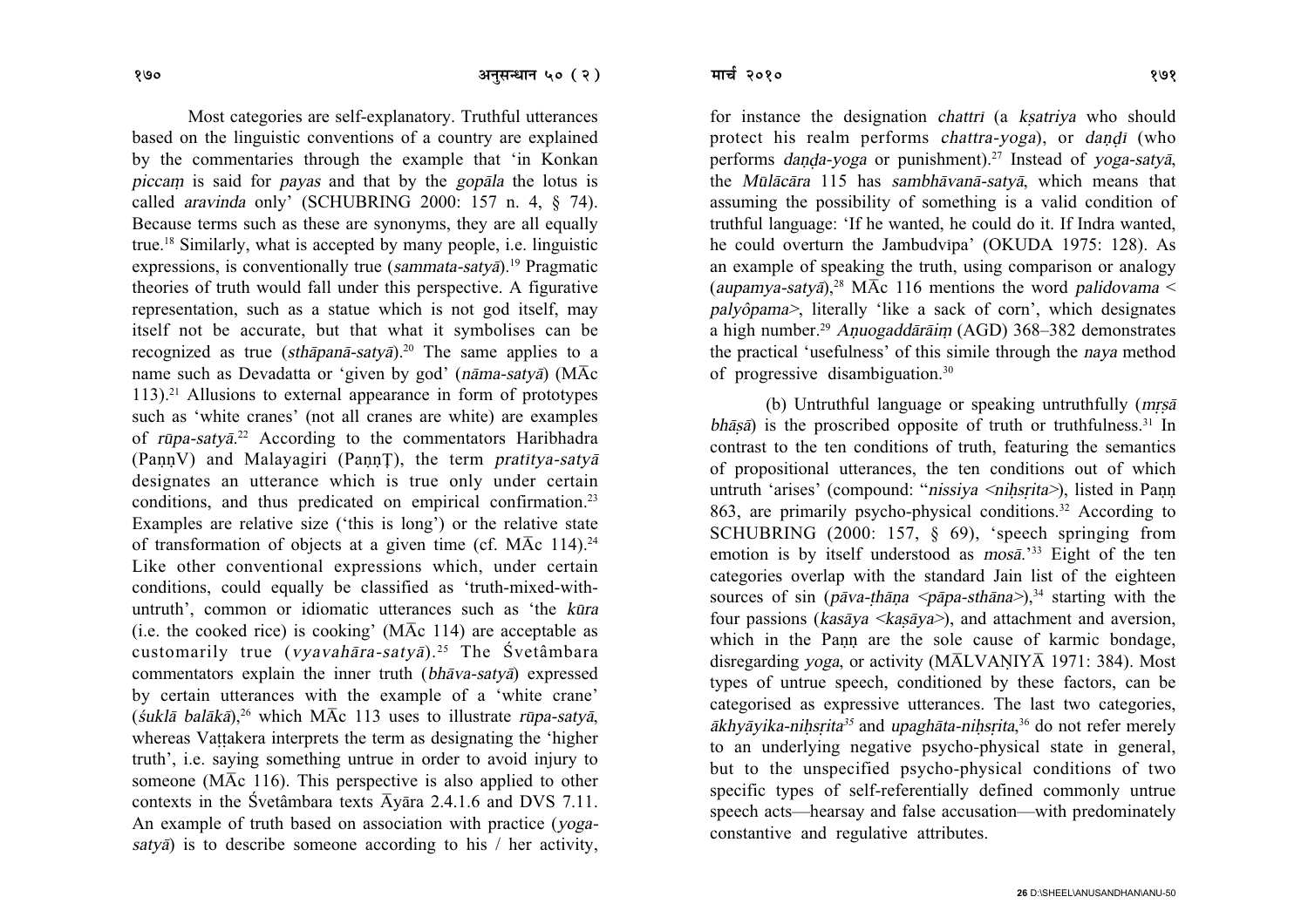1. koha-nissiya <krodha-nihsrita> Anger 2. māna-nissiva  $\leq$ māna-nihsrita> 3. māyā-nissiya  $\langle m\bar{a}y\bar{a}$ -nihsrita> 4. lobha-nissiya <lobha-nihsrita> 5. pejja-nissiya <premana-nihsrita> 6. dosa-nissiya < dvesa-nih srita> 7. hāsa-nissiya <hāsya-nihsrita> 8. bhava-nissiva  $\langle \text{b} \rangle$ hava-nihsrita> 9. akkhāiya-nissiya <ākhyāyika-nihsrita>  $10. uvaghāya-nissiya \langle upaghāta-nihsrita \rangle$ **False Accusation** 

१७२

Pride Deceit Greed Attachment Aversion Ridicule Fear Hearsav

CAILLAT (1991: 11) observed that the Pann presents the kasāyas as the cause of untruth, not of injury, as in  $\bar{A}$ yāra 2.4.1.1 and DVS 7.11. This change of perspective, from ahinsa to "satva as the main criterion, may reflect the shift of emphasis in classical Jain karman theory from act to intention. The ten categories seem to have in common that they refer to acts which, intentionally or unintentionally, produce unwholesome perlocutionary effects in the addressee (and the speaker as well). They are either factually false, ethically wrong or both.<sup>37</sup>

(g) The category 'partially true speech'<sup>38</sup> or 'truthmixed-with-untruth' (saccā-mosā bhāsā <satyā-mrsā bhāsā>) should not be mixed up with the conditionally true standpoints of syād-vāda, which apply only to valid statements, not to false knowledge (apramāna). 'Truth-mixed-with-untruth' designates intentionally or unintentionally ambiguous or unclear speech, which is strictly prohibited.<sup>39</sup> The meaning of the term is explained by DVS 7.4-10:

> 4. But this and that topic which confines the Eternal within limits—this half-true speech the wise [monk] should avoid.

> 5. By a speech which is untrue, though its appearance is that of a true one, a man is touched by sin, how much more a man who speaks plain untruth!' (DVS,

मार्च २०१०

 $7.4$ ).<sup>40</sup>

Satyā-mrsā bhāsā is sinful language, based on the whole on non-universalisable ethical principles. For instance, the language of heretical forest-monks, who do not abstain from killing, whose thought, speech and behaviour is not well controlled:

> They employ speech that is true and untrue at the same time: "do not beat me, beat others; do not abuse me, abuse others; do not capture me, capture others; do not torment me, torment others; do not deprive me of life, deprive others of life" (Suy 2.2.21).

The ten types of truth-mixed-with-untruth listed in Pann  $865<sup>41</sup>$  do not explicitly address expressive or regulative aspects of speech acts, but only propositional content; despite the fact that performatives can also be both true and untrue. According to the commentaries, all types deal with indiscriminate speech, and with semantic and logical fallacies, such as category mistakes regarding the quality or quantity of objects or temporal modalities which can be easily 'mixed up' (compound: "missiya  $\leq$ miśritā>), for instance in utterances designating part-whole relationships.

| 1. uppanna-missiya $\leq$ utpanna-miśrita>                                     | Born                    |
|--------------------------------------------------------------------------------|-------------------------|
| 2. vigaya-missiyā <vigata-miśritā></vigata-miśritā>                            | Destroyed               |
| 3. uppaņņa-vigaya-missiyā <utpanna-vigata-< td=""><td></td></utpanna-vigata-<> |                         |
|                                                                                | miśritā> Born-Destroyed |
| 4. jiva-missiyā <jiva-miśritā></jiva-miśritā>                                  | Life                    |
| 5. ajīva-missiyā < ajīva-miśritā>                                              | Matter                  |
| 6. jīvājīva-missiyā <jīvājīva-miśritā></jīvājīva-miśritā>                      | Life-Matter             |
| 7. ananta-missiyā <ananta-miśritā></ananta-miśritā>                            | Infinite                |
| 8. paritta-missiyā <parīta-miśritā></parīta-miśritā>                           | Separate                |
| 9. addhā-missiyā <adhva-miśritā></adhva-miśritā>                               | Time                    |
| 10. addhāddhā-missiyā <ardhādhva-miśritā></ardhādhva-miśritā>                  | Halftime                |

The list of ten modalities evidently reflects general issues of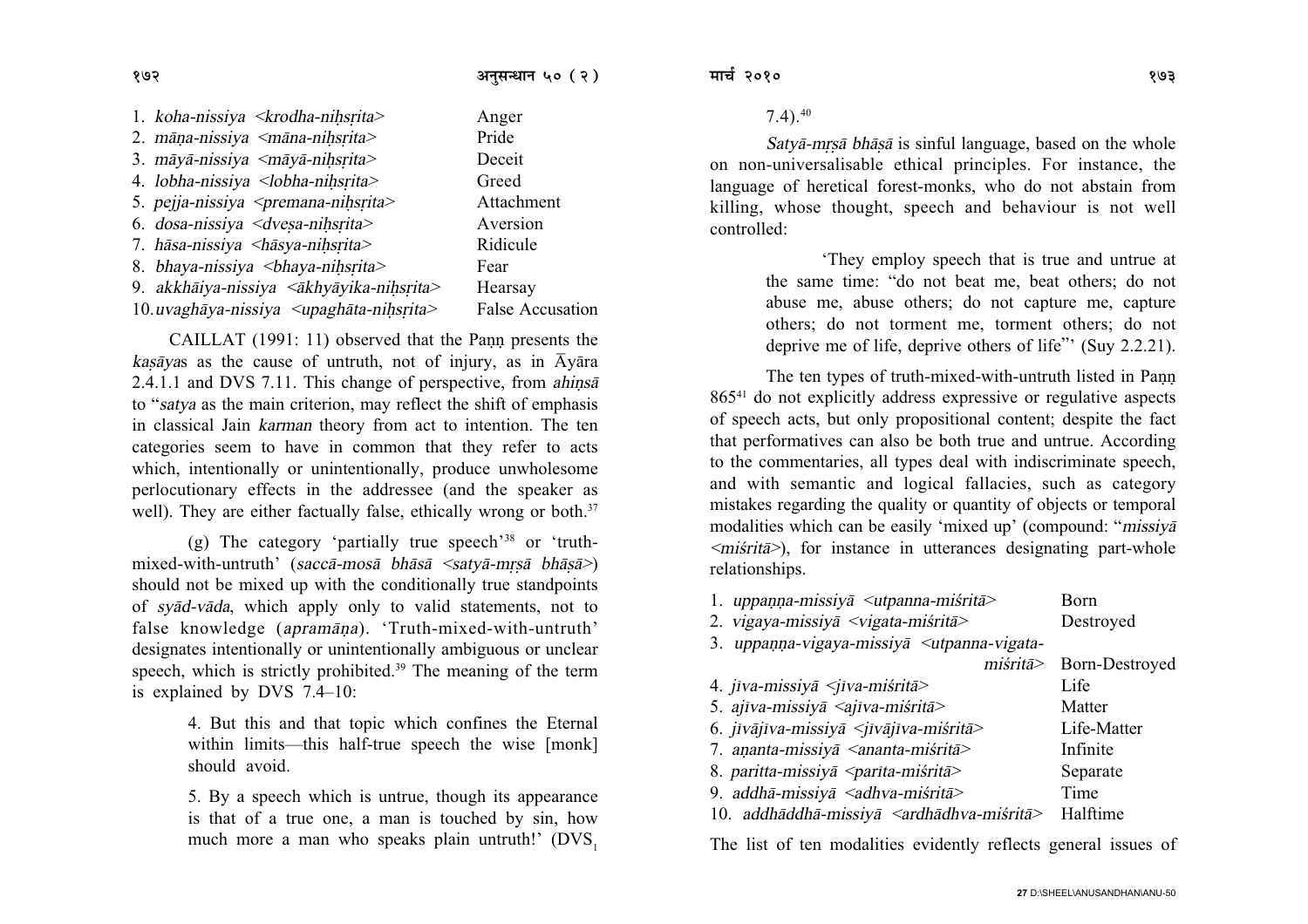particular concern for Jain doctrine. It can be thematically subdivided in two triplets and two pairs. The first triplet utpanna, vigata, utpanna-vigata—addresses unclear distinctions concerning life and death. The commentators explain the meaning of *utpanna-miśritā* as speaking in non-specific ways about the born, mixed with references to the yet unborn; for instance birth occurring in this or that village or town, that ten or more or less boys were born ('ten boys were born in this village today') etc.<sup>42</sup> In the same way, *vigata-miśritā* refers to cases of 'stating mortality in an indefinite way, e.g. saying that ten people have died in this village, etc.'  $(RATNACANDRA$  1988 IV: 400).<sup>43</sup> Utpanna-vigata-miśritā refers to both true and false, or contradictory assertions (visamvāda) regarding manifestations of both birth and death. $44$ The second triplet—*jīva*, *ajīva*, *jīvājīva*—similarly addresses the problem of pointing in a general way to 'great numbers' of either living or dead beings, or quantities of mixed living and dead beings. $45$  Life ( $jiva$ ) in abstract and concrete form can be confused through vague language, such as the language of sets  $(r\bar{a}\dot{s}i)$ , or other numerical expressions. The same applies to matter (ajīva), and both life and matter (jīvājīva). The consequence of imprecise language may be unintentional violence against individual living beings (in a 'heap of dead beings'). According to  $\overline{A}v$ assaya-nijjutti ( $\overline{A}v$ Ni 8.56–100), one of the principal heretics of the canonical period, Rohagutta, committed the mistake of mixing up categories by positing a third principle, no-jiva or the half-living, which mediates between jīva and ajīva. Hence, his heresy was called terāsiyā.<sup>46</sup> The pair ananta and parita addresses indiscriminate language regarding aspects of finite-infinite, part-whole, or singular termexistence relationships. The commentaries explain ananta-miśritā with reference to the case of certain plants, for instance root vegetables such as radish (mūlaka), which have only one body, yet are composed of an infinite number of souls (ananta $jiva$ ).<sup>47</sup> The category *parita-miśritā* focuses, conversely, for

instance on the independence and separateness of each individual element within a composite form of vegetation.<sup>48</sup> The two ontological levels of the relationship between one and many can easily be mixed up in these cases; which has potential ethical (karmic) consequences. One of the principle concerns of the Pannavaṇā, highlighted in Malayagiri's commentary, is the difference between the categories infinite (ananta) and uncountable (asamkhyāta).<sup>49</sup> With regard to adhva, time, speech is both true and untrue if one says, for some reason, that 'it is night' during the daytime, or 'get up, it is day' when it is night.<sup>50</sup> The same applies to the part of a measure of time, or *ardhādhva*, such as a *prahara*, a quarter of the bright or dark period of the day.<sup>51</sup> The statements may be true in as much as time in general is concerned, but false with regard to time in particular (i.e. it may be bright, although technically it is still night).<sup>52</sup> Examples for a potential mix up of the modalities of time, which may have negative moral consequences in cases of promises for instance, are given in  $\overline{A}$ yāra 2.4.2, and in DVS 7.6–10 as paradigmatic cases for satyā-mṛṣā speech. The illocutionary form of these sentences is not essential, since they can be transformed into propositions of the form: 'x promises (commands etc.), that  $p^{\prime}$ :<sup>53</sup>

> '6. Such speech therefore, as e.g. "we [shall] go", "we shall say", "we shall have to do that", or: "I shall do that", or "he shall do that", 7. uncertain in the future or with regard to a matter of the present [or] of the past, a wise [monk] should avoid. 8.9. If [a monk] does not know, [or] has some doubt about, a matter which concerns past, present and future, he should not say: "it is thus"; 10. (this he should do only) when there is no room for doubt'  $(DVS_1 7.6-10).<sup>54</sup>$

Somadeva, in his Yaśastilaka of 959 CE (YT, p. 349– 350), mentions a similar example of a statement which is on the whole true but to some extent false, that is, when someone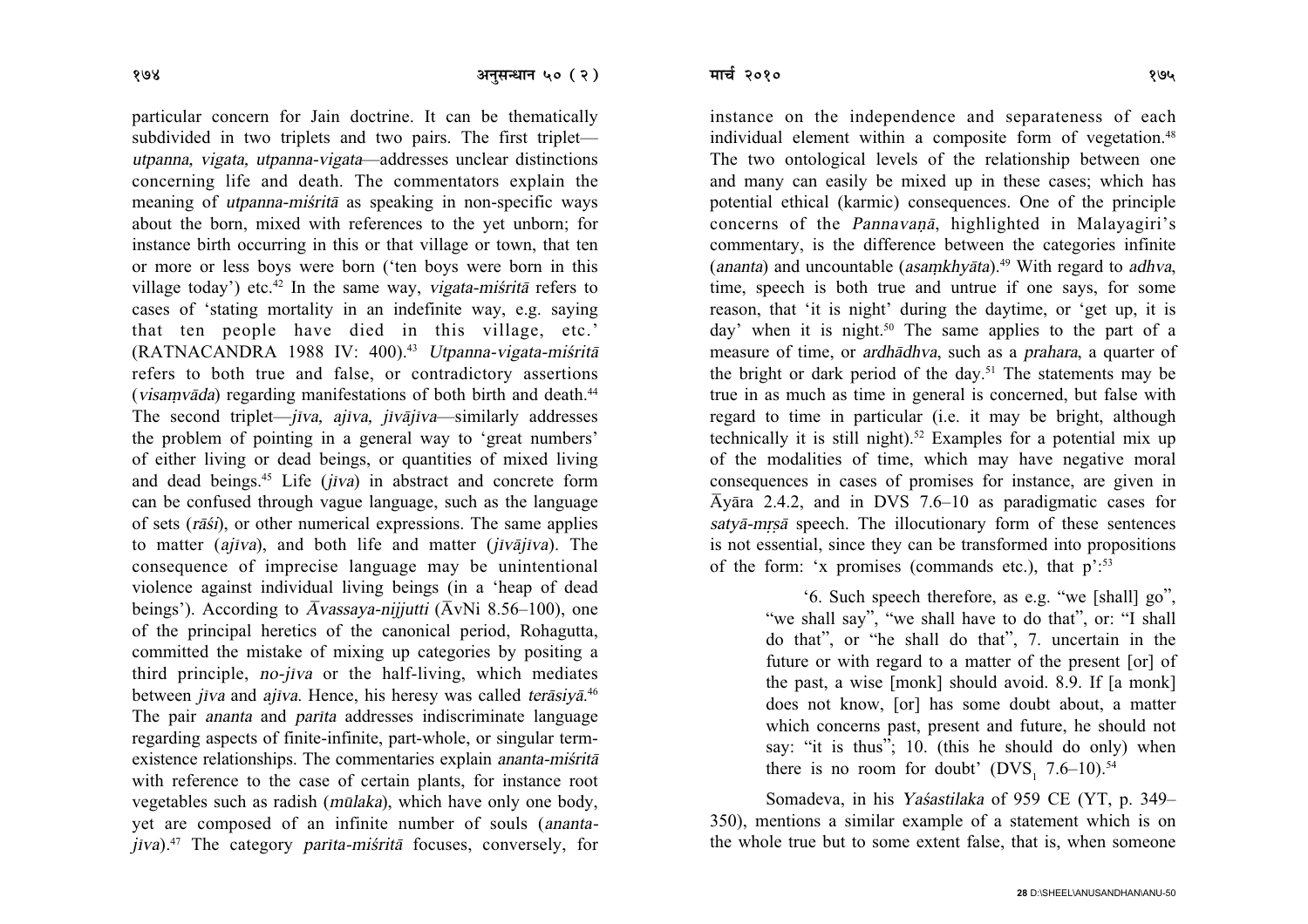'after promising to give something at the end of a fortnight, gives it after a month or a year' (HANDIQUI 1968: 265). He also mentions the statement 'he cooks food or weaves clothes' as one which is to some extent true but on the whole false because 'properly speaking, one cooks rice etc. and weaves yarn'. A different example of mixed speech, mentioned in Viy 18.7.1 (749a), are utterances of someone who is possessed. The fact that this case, referring to an existentially mixed psycho-physical state rather than to semantic ambiguity, cannot be easily fitted into any of the ten categories illustrates that the list is not exhaustive. From other viewpoints, the examples may also fit the categories of the other lists.

All of the ten enumerated modalities seem to refer to utterances in which the universal and the particular, or modalities of time, quantifiers, or other categories,<sup>55</sup> are mixed up in an indiscriminate and hence ambiguous way.<sup>56</sup> Though the mistakes discussed in the texts seem to be primarily based on indiscriminate cognition, producing objectionable uncertainty (cf.  $\bar{A}$ yāra 2.4.1–2), the ten categories are very broad and can cover a great variety of motives, logical and semantic conundrums, such as vagueness or paradoxes, and linguistic forms and discursive strategies, such as off-record uses of metaphor, similes, veiled speech and politeness, which GRICE (1975) and BROWN-LEVINSON (1978) have analysed as popular forms for saying one thing and meaning another.<sup>57</sup> These phenomena deserve more detailed analysis in future studies. For the purpose of this essay, a few comparative notes on the implications of the findings for the question of the stance of Jain philosophy on the law of non-contradiction must suffice.

For PRIEST–ROUTLEY (1989: 3), 'admission or insistence, that some statement is both true and false, in a context where not everything is accepted or some things are rejected, is a sure sign of a paraconsistent approach—in fact

a dialethic approach', i.e. the assumption that 'the world is inconsistent'. The Greek word dialetheia (two-way truth) refers to a true contradiction facing both truth and falsity.<sup>58</sup> PRIEST– ROUTLEY (1983: 17) were the first to point out parallels between Jaina logic and modern discussive logic, but argue, like most logicians before them, that Jain perspectivism is predicated on the rejection of the law of contradiction.<sup>59</sup> However, GANERI (2002: 274) demonstrated in his reconstruction of the assumptions underlying the method of seven-fold predication (sapta-bhangī), based on an extension of discussive logic via modalised many-valued truth-tables, that Jain logic 'does not involve any radical departure from classical logic … The underlying logic within each standpoint is classical, and it is further assumed that each standpoint or participant is internally consistent.' The findings of BALCEROWICZ (2003: 64) on the contextual logic of the seven nayas concur with this general conclusion. Both authors show that Jain logic is context-sensitive and a quasi-functional system.

To syād-vāda and anekānta-vāda the Jain catus-koti of the modes of speech can be added, as another example of 'Jain logic' which clearly operates within the confines of the law of non-contradiction, and does not need to be interpreted as a form of scepticism, nor of syncretism predicated on the notion of a total truth integration of all viewpoints, as MATILAL (1981) argues. Our brief glance at the Jain interpretation of the third mode of the so-called 'four-valued logic' of the *catus-koti*, applied to language usage, that is, the explicit exclusion of the values 'false' and 'both true and false', showed that 'Jain logic' does not 'flatly deny'<sup>60</sup> the law of non-contradiction. The examples in Jain scriptures for modes of speech which are both-true-and-false, and their explicit rejection, demonstrate, on the contrary, that Jain philosophy is unequivocally opposed to violations of the law of non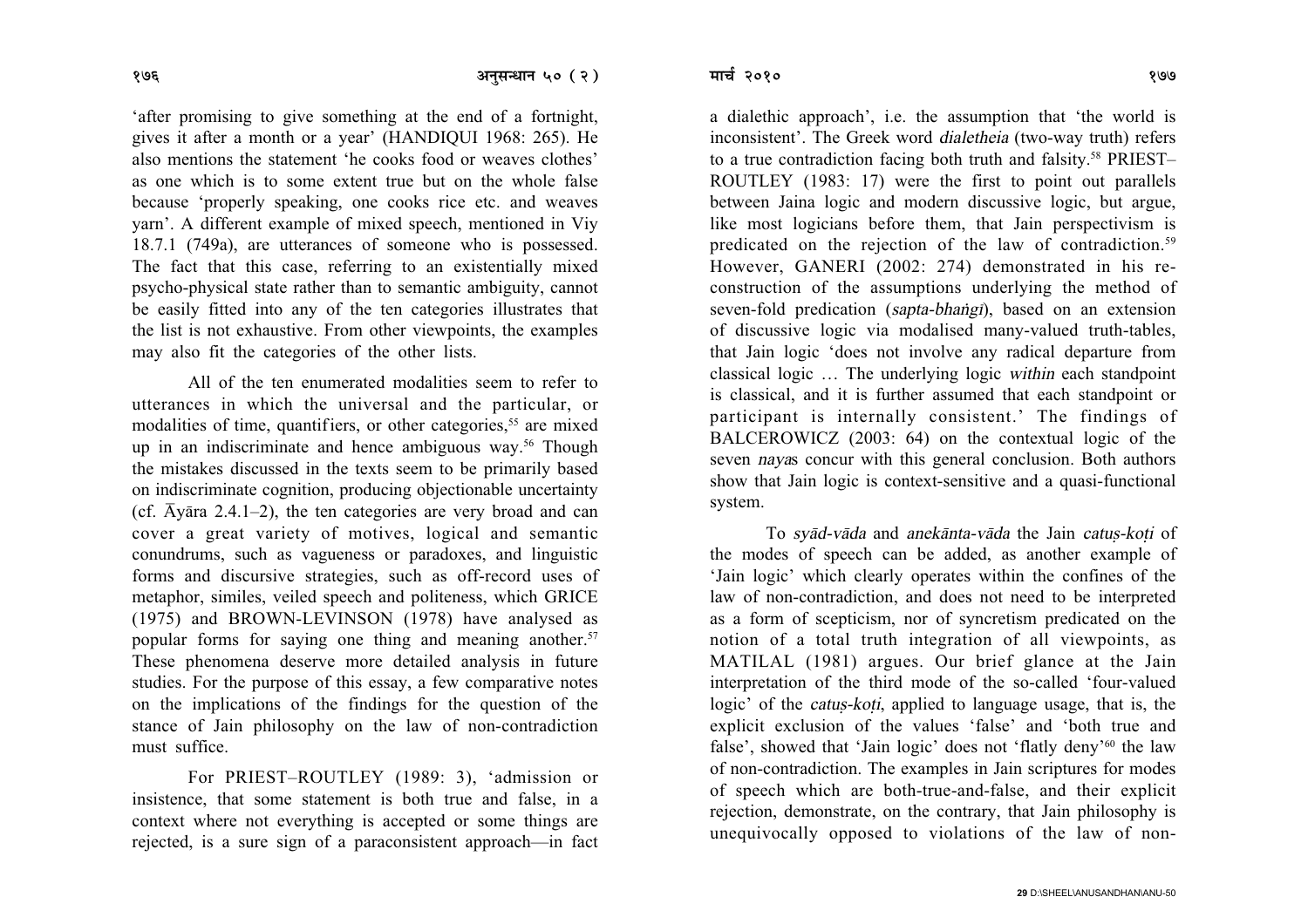contradiction. This conclusion is also borne out by the Jain analysis of the temporal aspects of action (Viy 1.1.1=13a,  $9.33.2d = 484a$ , which explicitly denies the possibility that an action that is being performed is not equal to the completed action, as the heretic Jamāli held ('has the bed been made or is it being made'). The question of the identity of an action in time has important consequence for the evaluation of karmic consequences, also of speech-acts. Contrary to PRIEST– ROUTLEY's (1989) intuitions, it seems, the main technique of argumentation used by Jain philosophers in all these cases resembles Aristotle's refutation of Heraclitus and other 'paraconsistent' thinkers in ancient Greece:

> 'Key parts of his analysis involved the use of time to avoid contradiction—instead of saying that a changing thing was both in a given state and also not in that state, it was said that the thing was in that state at time t1, but not in that state at a different time t2 and the theory of potentiality—required to reunify these now temporarily isolated states as parts of the one (and same) change. The appeal to different temporal quantifiers illustrated the method of (alleged) equivocation used since ancient times to avoid contradiction and reinforce consistency hypothesis; namely, where both  $A$  and  $- A$  appear to hold, find a respect or factor or difference r such that it can be said that A holds in respect  $r1$  and  $- A$  in respect  $r2$ . It can then be said that a contradiction resulted only by equivocation on respect or factor r. Often however the method of alleged equivocation does not work in a convincing way, and it breaks down in an irreparable way with the semantic paradoxes, as the Megarians were the first to realize' (PRIEST–ROUTLEY 1989: 8).

Speech that is both-true-and-untrue is rejected in the Jain scriptures, because it mixes aspects which can be

discriminated, if necessary with the help of the method of perspective variation in time. To what extent ancient Jain philosophers would have agreed with Aristotle on this point is a question which can only be clearly answered in a separate study. It seems to me that the Jain theory of time is fundamental, also for Jain perspectivism.

(d) The most interesting of the four modes of speech (and cognition) is 'speaking neither truth nor untruth' ( $asacc\bar{a}$ mosā). That is, speech to which the true  $/$  false distinction is not applicable. Twelve types of the asatyā-mrsā bhāsā are distinguished in Pann 866 = Viy 10.3.3 (499b):<sup>61</sup>

| 1. $\bar{a}$ mantaņi < $\bar{a}$ mantraņi>           | Address        |
|------------------------------------------------------|----------------|
| 2. $āpavanī < ajnāpan$                               | Order          |
| 3. jāyaņi < yācanā>                                  | Request        |
| 4. pucchani <prcchani></prcchani>                    | Question       |
| 5. paņņavaņi < prajnāpani>                           | Communication  |
| 6. paccakkhāņī <pratyākhyānī></pratyākhyānī>         | Renunciation   |
| 7. icchānulomā <icchānulomā></icchānulomā>           | Consent        |
| 8. anabhiggahiyā <anabhigrhītā></anabhigrhītā>       | Unintelligible |
| 9. abhiggahiyā <abhigrhītā></abhigrhītā>             | Intelligible   |
| 10. samsaya-karani <samsaya-karani></samsaya-karani> | Doubt-Creating |
| 11. voyadā <vyākrtā></vyākrtā>                       | Explicit       |
| 12. avvoyadā <avyākrtā></avyākrtā>                   | Implicit       |
|                                                      |                |

Nine of the twelve categories are also listed in Mac 5.118–119. The categories 1–7 are identical in both texts. Of the last five, only samsaya (No. 10) is mentioned by Vattakera, and a category labelled aņakkhara <anaksara>, 'incomprehensible', which can be read as an equivalent of *anabhiggahiya*  $\langle$ anabhigrhita $\rangle$  (No. 8, maybe also incorporating aspects of No. 12).<sup>62</sup>

Speaking neither-truth-nor-untruth is interpreted by JACOBI (1884: 150 n. 2, 151)<sup>63</sup> and MALVANIYA (1971: 325 f.) as referring to injunctions. However, considering the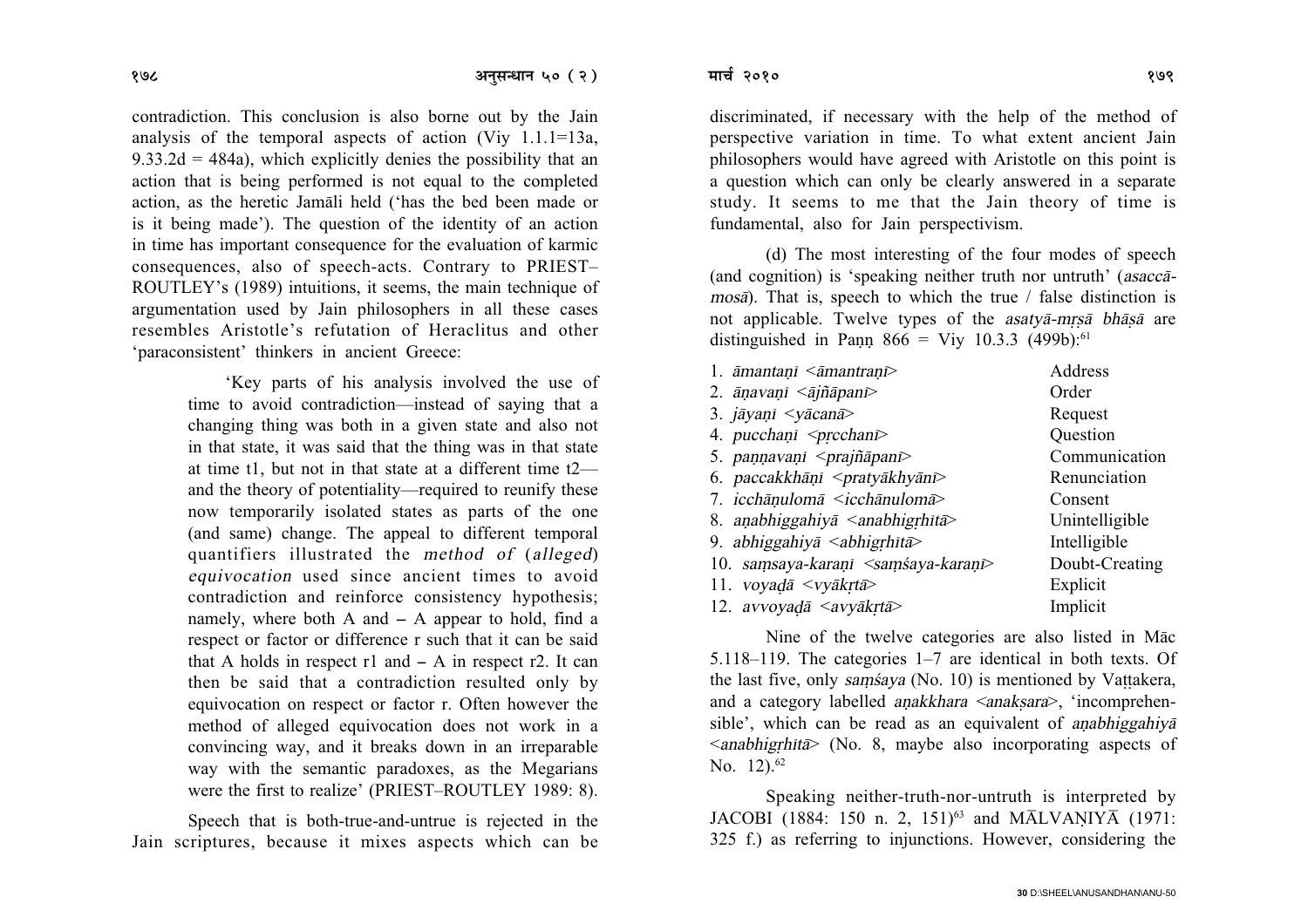great variety of listed speech acts (only the first three are injunctions), it seems better to use AUSTIN's (1962) term 'performatives', which are by definition neither true nor false, to characterise the first seven terms.<sup>64</sup> The last five terms cover aspects which GRICE (1975) discussed under the conversational maxims of relation ('relevance') and manner ('avoid obscurity'). In Austin's terminology, addressing, ordering, requesting, and questioning etc. are all illocutionary acts. Questions,<sup>65</sup> commands, and exclamations are not propositions, since they can not be asserted or denied; that is, they are neither true nor false. Imperatives (directives), such as orders and requests, and regulatives (commissives), such as consenting and renouncing (promising, vowing etc.), through which the speaker commits him / herself to perform certain actions in future, imply normative conditions which ought to be fulfilled, but which are not fulfilled yet. In this sense, the propositional content is also neither true nor false. Truth, and its opposite, falsity, are properties that belong only to propositions. Propositions are statements that either assert or deny that something is the case. Not all sentences are true or false, because not all sentences make such claims. Commands, questions, and expressions of volition neither assert nor deny that something is the case, and are, consequently, neither true nor false.

ARISTOTLE (PH 4) already noted that 'every sentence is not a proposition; only such are propositions as have in them either truth or falsity. Thus a prayer is a sentence, but is neither true nor false.' Problems related to the ontological and truth-functional status of future events and the grammatical future were also discussed in Greek philosophy, which may or may not have influenced Indian philosophy in this point.<sup>66</sup>274 In De Interpretatione (PH), ARISTOTLE offers the following solution to a paradox posed by Diodoros Cronus as to the truth-value of the sentence 'Will there be a sea battle

tomorrow?' Any definite answer ('yes' or 'no') to this indecidable question is presently neither true nor false, but if in future one becomes true, then the other becomes false:

> 'One of the two propositions in such instances must be true and the other false, but we cannot say determinately that this or that is false, but must leave the alternative undecided. One may indeed be more likely to be true than the other, but it cannot be either actually true or actually false. It is therefore plain that it is not necessary that of an affirmation and a denial one should be true and the other false. For in the case of that which exists potentially, but not actually, the rule which applies to that which exists actually does not hold good' (PH 9).

For Aristotle, as for the Jains, it is both unethical and factually wrong to assume the future is determined, since actions evidently influence events. Although it is not entirely clear what exactly Aristotle and the Jain author(s) had in mind, in both cases the commitment to free will and to the logic of events overrules the logic of propositions. Generally, empirical facts can neither be proven true nor false by logical necessity: 'Even if I say "It's raining now" when the sun is shining, I have not said something that is necessarily false, just something that happens to be false' (HARNAD 1999: 1).<sup>67</sup> From a purely logical point of view, Bertrand RUSSELL (1905) showed that all predicates with variables are not propositions to which a truth value can be attached in an unambiguous way. Hence they are neither true nor false. However, they can be transformed into propositions by replacing the variable with a value or a quantifier.<sup>68</sup> It is, of course, difficult to say to what extent ancient Jain philosophers already shared certain intuitions with modern logicians.

The first seven categories, sometimes combined, cover most speech acts a Jain ascetic would conventionally use in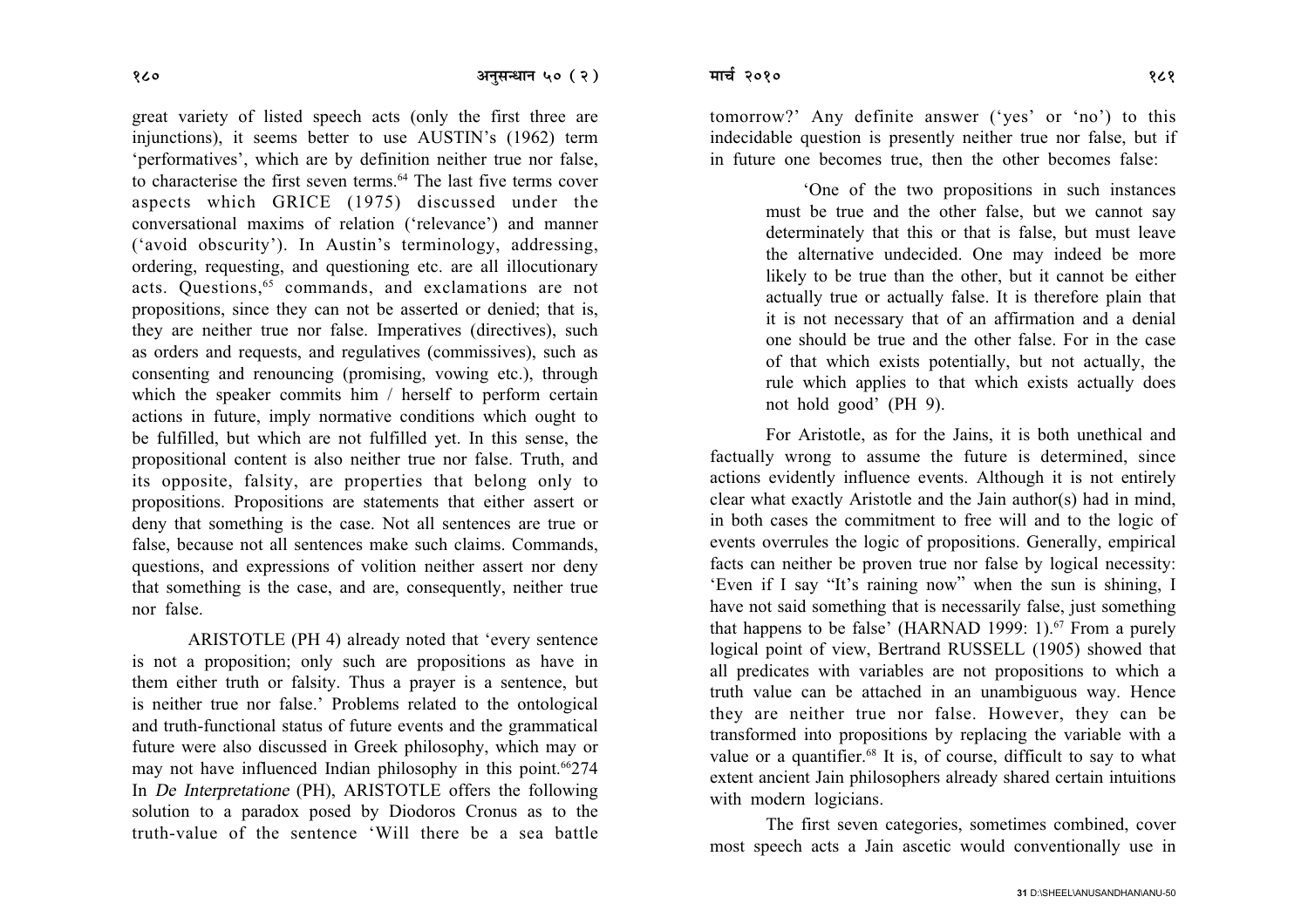contexts of monastic life; $69$  for instance taking vows  $(paccakkhāna)$ , requesting permission ( $āpucchanā$ ), ordering  $(\overline{\textit{ajn}\textit{a}})$ , confessing ( $\overline{\textit{alocan}\textit{a}}$ ), begging forgiveness (*ksamāpanā*) etc. Amantaņi  $\leq$ āmantraņi $\geq$  speech or language, for instance, is 'used for attracting somebody's attention, a vocative word or expression' (GHATAGE 2003 III.2: 1001), for instance 'O Devadatta!'<sup>70</sup> M $\overline{ALVANIYA}$  (1971: 325) gives the following examples of an address and an order: 'when a person wanting John to come near him says "O! John", or 'when a person says to another person, "Go ahead".' However, not in all contexts are such expressions neither-true-nor-false. Under certain circumstances, the first example may represent or can be read as an 'indirect' or 'implicit performative' speech act clad in form of an address, and it could be argued that, in certain contexts, the second example does not correspond to the prescription in  $\bar{A}$ yāra 2.4 for mendicants to avoid pragmatic interventions.

The last five terms of the list are of a different nature. The term *anabhiggahiyā*<anabhigrhita> refers to 'unintelligible or incomprehensible speech' (RATNACANDRA 1988 I: 156), which is either 'irrelevant' (DELEU (1970: 169) or / and 'unacceptable' (GHATAGE 1996 I: 237), but neither-true-norfalse. Its antonym, abhiggahammi boddhavvā, intelligible instruction, refers to 'clear and intelligible language' (RATNACANDRA 1988 IV: 351), which is 'relevant' and 'acceptable', and neither-true-nor-false.<sup>71</sup> Malayagiri's commentary<sup>72</sup> explains the difference between irrelevant and relevant speech through the following example: 'to the question "What shall I do now?" the answer "Do as you like" is anabhiggahiyā, the answer "Do this, do not that!" is abhiggahiyā' (DELEU 1970: 169).

It is not entirely clear why samsaya-karani bhāsā  $\leq$ samsaya-karanī bhāsā>, 'ambiguous language which causes doubt' (RATNACANDRA 1988 IV: 570), is regarded as

neither-true-nor-false, and therefore permissible. It must be assumed that only the use of strategically ambiguous messages for the purpose of creating *vairagya*-shocks is seen as legitimate, but not language which creates doubt about Jainism in the minds of believers. He seems to follow Malayagiri (PannT), who argued that from the *niścaya-naya* not only satya-mrsā but also *asatyā-mrsā* statements are false—'if they are spoken with the intention of deceiving others' (MALVANIYA 1971: 346). However, Viy 18.7.1 (749a) states that, by definition, the speech of a Kevalin, because it is harmless, can only be true or neither-true-nor false.<sup>73</sup> The statement associates higher moral truth with this type of speech, which can thus be compared with the 'twilight-language' (sandhā-bhāsā) of Tantric Buddhism, which is also characterised as neither-true-nor-false.<sup>74</sup> Jambūvijaya's edition of the Thāna 4.23 (238) contains the following commentary of According to OKUDA (1975: 129), M $\overline{\text{Ac}}$  119 explains *saṃsaya-vayaṇi <saṃśaya-vacana*> as 'speech which expresses doubt'. But its commentator Vasunandin (11th–12th century) interprets this as 'speech of children and old people' as well as the sounds of (five-sensed) 'roaring buffalos' etc., which cause doubt as to their meaning, while the Digambara authors Aparājita and  $\overline{A}$ śādhara and the Śvetâmbara Haribhadra commenting on DVS 7, read samsayakaranī simply as 'ambiguous speech' (anekârtha-sādhāranā). Haribhadra classifies speech of children as anakkhara  $\langle$ anaksara $\rangle$ , incomprehensible, which also figures as the ninth and last category listed in  $M\bar{A}c$  119, which Vasunandin reserves for expressions of animals of two-four senses, and for sounds created by snipping fingers etc. (OKUDA 1975: 129).<sup>75</sup>

Vyākrtā bhāṣā refers to clear distinct speech with explicit unambiguous meaning (RATNACANDRA 1988 IV: 511).<sup>76</sup> There is no example given by the commentaries for distinct speech which is neither-true-nor-untrue. Avyākrtā-bhāsā>, refers to indistinct involuted or poetic speech consisting of obscure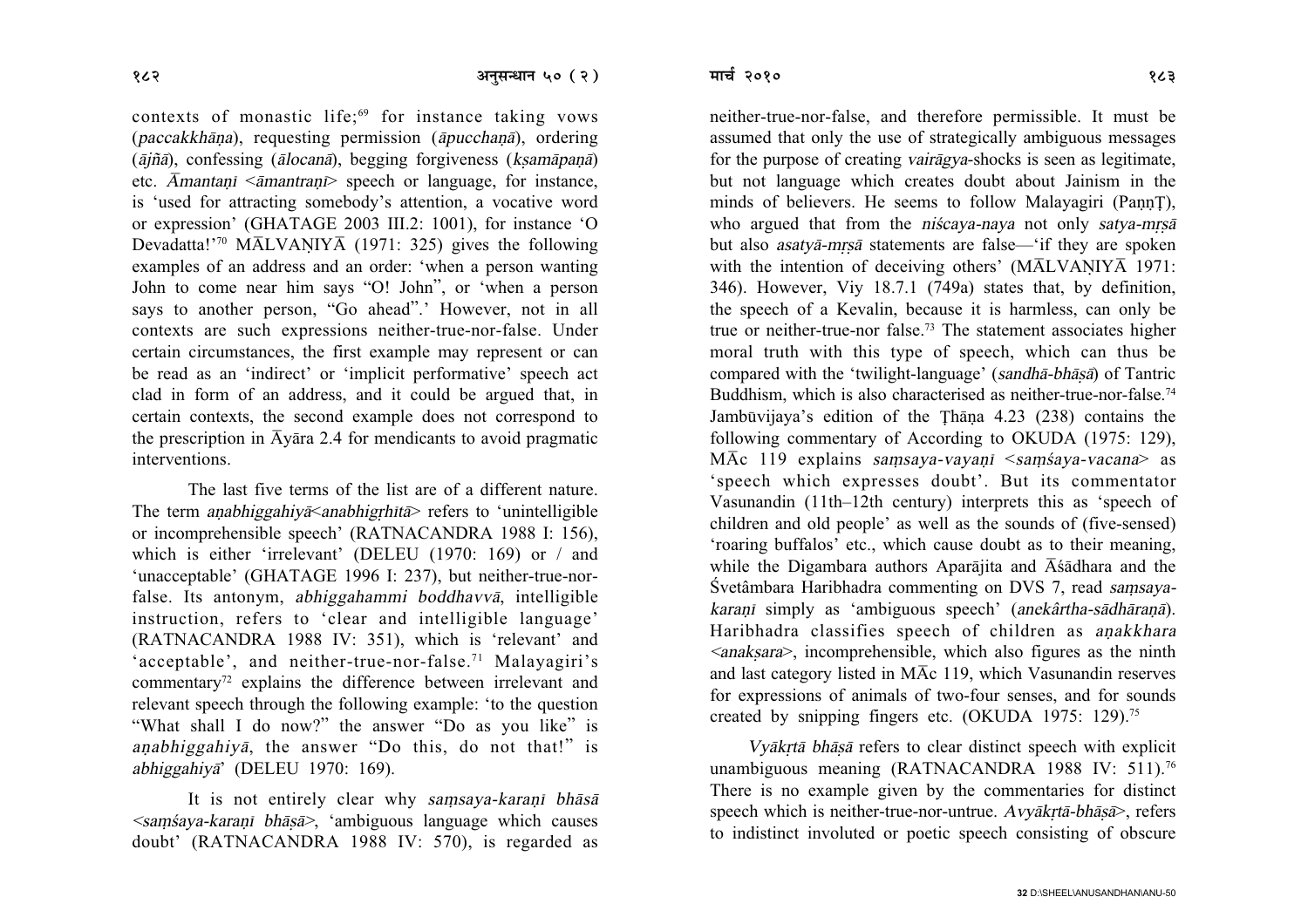or unintelligible words 'with deep and profound meaning' (RATNACANDRA 1988 IV: 445; cf. GHATAGE 2001 II: 800).<sup>77</sup> Mantras or sūtras may be fitting examples. The fact that the Mūlacara does not mention these two categories reinforces the suspicion that they are redundant, and overlapping with the category of incomprehensible language.

The most interesting case is *pannavani-bhāsā* <*praiñāpani*bhāsa>, explanation, the generic term which Vardhamāna Mahāvira himself employs in the scriptures<sup>78</sup> to designate his discourse, which also gives the *Pannavana-suttam* its name. Like all descriptions of speech acts, *pannavani* is a somewhat ambiguous term, because it refers both to the illocutionary act. locutionary content, and perlocutionary effect of proclaiming something. This ambiguity is reflected in different translations of the word. SCHUBRING  $(2000 \t§ 69: 158)$  and DELEU (1970: 169) translate *pannavani* as 'communication' (*Mitteilung*). According to SCHUBRING (2000  $\,$  69: 157 f.). the examples for 'communication' given in Viy 10.3.3 (499b)  $=$  Pann 866, 'We want to [wollen] lie down' ( $\bar{a}$ saissamo) etc., refer to 'expressions of an intention' (to do something). However, DELEU (1970: 169) and LALWANI (1985: 133) translate *āsaissāmo* <*ašayisyāmah*> as 'we will lie down' and 'we shall lie down' respectively, that is, as the description of a future action or state.<sup>79</sup> MALVANIYA (1971: 211), who points to kindred views in the Pali text Puggala-paññatti, prefers the word 'describing' as a translation of *pannavani* which he renders as 'speech that intends to describe a thing'. In this, he follows the 13th century commentary of Acarya Malayagiri who stated that *pannavani* 'means the speech that intends to describe the thing (or event) [as it is]'.<sup>80</sup> It is a form of *asacc* $\bar{a}$ mosa speech, 'a speech which has nothing to do with norm (validity or invalidity) but which only describes the thing (or event)': 'To be more explicit, the speech which has nothing to do with religious dos and do-nots but which simply describes

the thing is called *Prajñāpani*.<sup>81</sup> MALVANIYA (1971: 212) cites the example quoted by the commentator Malayagiri's Prajñāpanā-tīkā, 'Those who refrain from killing living beings live long and enjoy good health (in the next birth)',<sup>82</sup> and notes: 'The gāthā in point contains no command "do not kill" but simply describes the fact that those who do not kill live long and remain healthy.' Such speech 'has nothing to do with religious dos and do-nots' (MALVANIYA 1971: 211). Hence, it should be distinguished from implicit performative speech. But, of course, it may be interpreted as such by a listener who infers an 'ought' from the 'is'. MONIER-WILLIAMS' (1986: 659) Sanskrit - English Dictionary translates the causative *prajñāpana* as 'statement, assertion'. LALWANI (1985 IV: 133) apparently follows the Illustrated Ardhamagadhi Dictionary of RATNACANDRA (1988 III: 443), based on Malayagiri, in using the word 'advice' (upadesa).<sup>83</sup> What is probably meant by the term pannavani is that from the conventional point if view, which underlies the Jain 'catuskoti' of language usage, the testimony of an authoritative person is neither true nor untrue, because its meaning may be incomprehensible for a hearer, similarly to unintelligible utterances of non-enlightened creatures. With imperatives and addresses expressing universal truths or ideals has in common that no referent exists in re at a given place and point of time (as for instance in Malayagiri's example which should not be read as a prediction relating to a specific individual). The multidimensional implications of a general statement or rule such as this cannot be understood entirely in an instant, as WITTGENSTEIN (1953: 53–55,  $\S$  138 40) noted in his remarks on the relation between meaning and use of a word (ib., pp. 190 ff., § 138 f.). Moreover, the example given by the commentaries concerning the necessary link between nonviolence and health cannot be proved or disproved from a conventional perspective. It must be accepted on the basis of the authority of the speaker. Interestingly enough, the two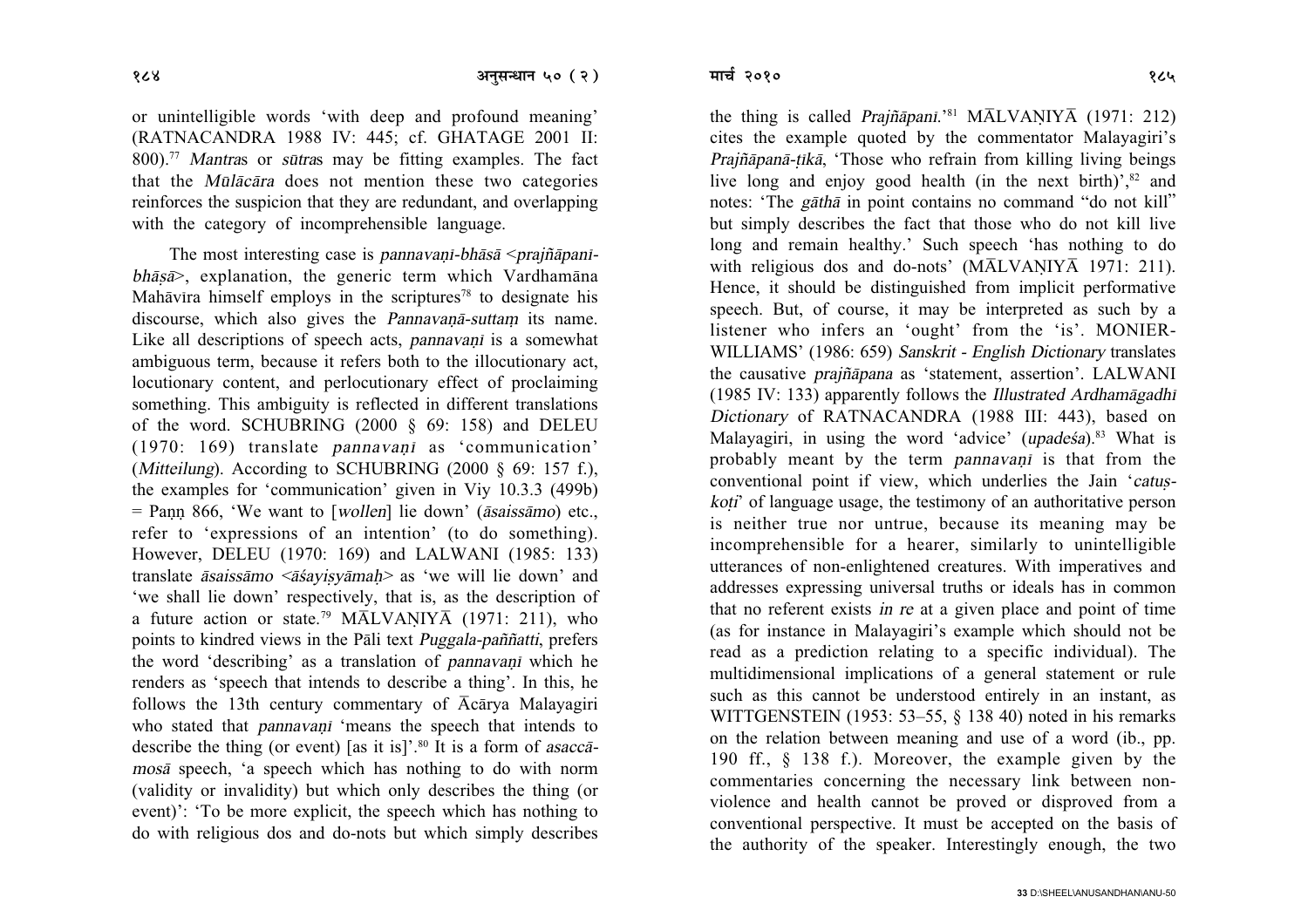truth theory is not invoked by the commentaries in defence of the concept of transcendental speech, being neither-true-norfalse, in spite of its capability to immunise any statement against criticism.<sup>84</sup>

Pann 832–857 gives another example for speech which is neither-true-nor-false by discussing the question of the 'congruity of grammatical and natural gender and number' (SCHUBRING 2000 § 74: 158). It argues that words such as go, cow, which express (genderless) universals but are employed in masculine singular, are not false or both-trueand-false, say, with regard to female cows, but neither-truenor-false. The same applies to imperatives  $(\overline{\tilde{a}})$  manning since 'we may order a person of any gender and this person may or may not carry out our orders' (MALVANIYA 1971: 326).<sup>85</sup>

The last of the four variants of ohārani-bhāsā  $\langle$ avadhāranī-bhāsā $\rangle$ , or determinate speech, is another example of speech which is neither-true-nor-false. Reflexive expressions such as 'I believe' or 'I think' are said to be capable of expressing any of the four modes of speech, depending on whether they serve religion ( $\bar{a}$ rāhiya  $\langle \bar{a}$ rādhita $\rangle$ ), in which case they are true by definition, harm religion (*virāhiya*  $\langle \text{virā}$ *dhita* $\rangle$ ), in which case they are false, both serve and harm religion, in which case they are true-as-well-as-false, or whether they do neither, in which case they are neither-true-nor-false (Pann 830–831 [246b]).<sup>86</sup>

The examples show that in the Jain philosophy of speech pragmatic efficacy, that is, non-violence, supersedes propositional truth:<sup>87</sup>

> 'It goes with the sphere of ethics that all four modes of speech, and consequently the mode of wrong speech as well, are admitted, provided they are employed in a pious way of mind  $(\bar{a}uttam=samyak)$ , while even true speech coming from a sinner's mouth

will count for nothing (Pannav. 268a)' (SCHUBRING 2000 § 74: 158).

Conversely, as mentioned before, 'a mode of speech springing from emotion is by itself understood as *mosa*' (SCHUBRING (2000 § 74: 157). In other words, the speaker's state of mind, his / her beliefs, attitudes or intentions (if not his / her *Being*), and the specific pragmatic context is decisive, not the words themselves, or their propositional meaning. Arguments relating to the 'higher truth' of morality based on similar considerations. HANDIQUI (1968: 266) notes that the 10th century Digambara ÍcÍrya Somadeva is more concerned with ethics than with propositional truth:

> 'Somadeva appears in certain circumstances to attach greater importance to self-preservation and philanthropic considerations than to speaking the truth. He opines that the truth must not be spoken if it is likely to endanger others and bring inevitable ruin to oneself.'

Another example of this attitude is given by the Śvetâmbara Ācārya Hemacandra who, in his 12th century Yogaś $\bar{a}$ stra (Yś 2.61) and self-commentary, narrates that the sage Kauśika, who was famous for speaking the truth, 'went to hell because accurate information given by him led to the capture and killing of a band of robbers' (cited by HANDIQUI 1968: 266 n. 4):

> 'On the other hand (api), even though a statement may be true, it should not be spoken if it causes affliction to others [This is] because, even if it is accepted [by all the people] in the world, Kausika was sent to hell [on account of making such a statement]'  $(Y\& 2.61)^{88}$

The explanations of the four modes of speech in canonical Jain literature and its medieval Sanskrit commentaries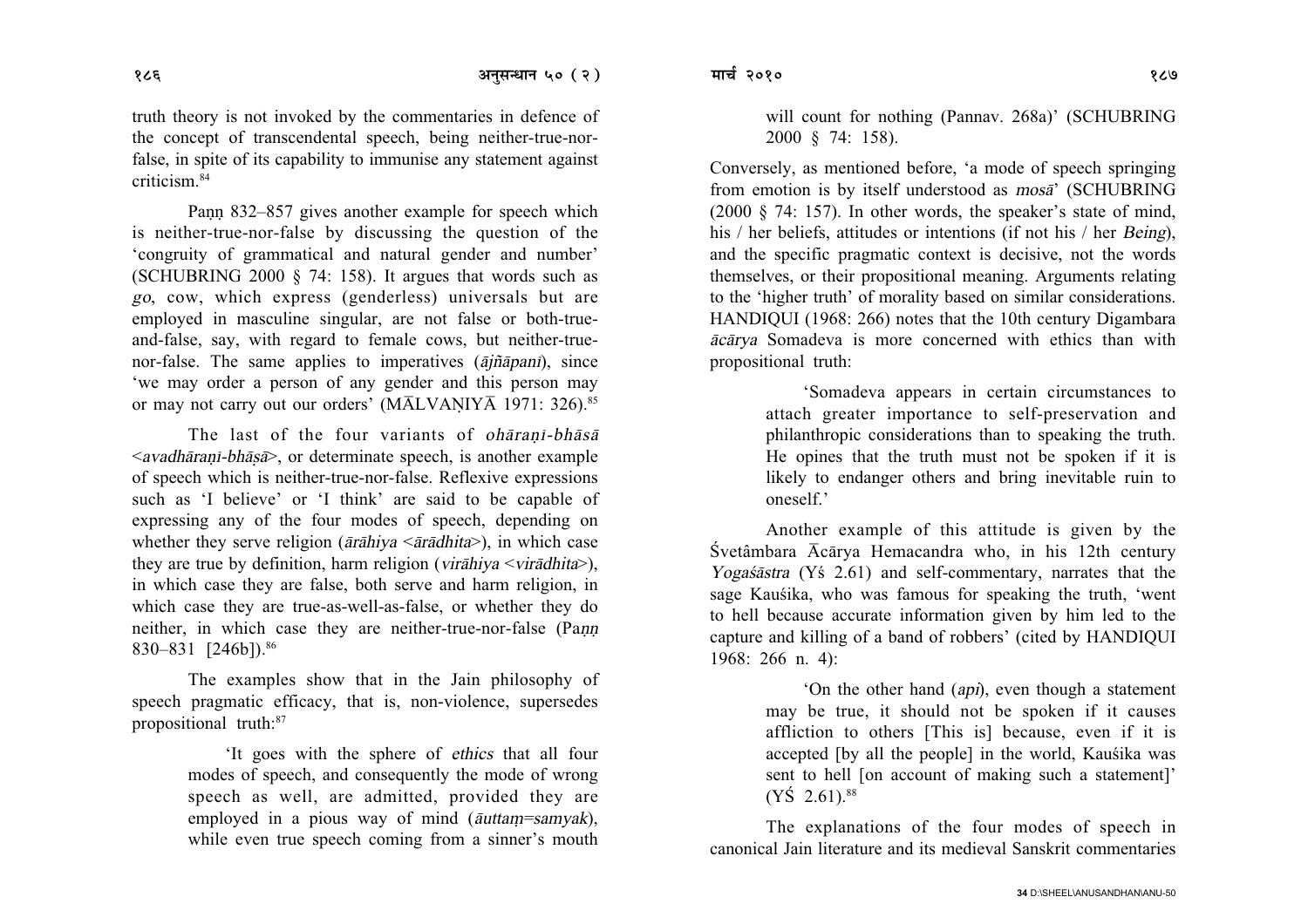show that they are conceived as meta-rules, on a level of abstraction comparable to the discourse ethics of universal pragmatics, while the sub-categories and examples correspond to the level of empirical semantics and pragmatics. The levels of abstraction of the lists of examples in the commentaries vary, since the Jain lists are relatively unsystematic, although some may have been intended as scholastic devices for cumulative indexication qua fixed analytical perspectives. From the point of view of comparative analytical philosophy, some examples could serve as illustrations for one or other of the conversational postulates à la Grice ('be relevant' etc.), Searle, or Habermas, while others can be related to the modern logical investigations of vagueness, category mistakes, quantifiers, or modalities of time in particular. In contrast to modern intentionalist semantics, Jain philosophers of language analyse examples of their four fundamental types of speech rarely with reference to the intention of the speaker, but prefer an objective or listener's standpoint. That is, they investigate the structure of the utterance as a whole, from the de-contextualised point of view of the four combinations of the basic true / false distinction, seen from the perspective of discourse ethics. The same perspective is preferred by universal pragmatics.

We can conclude from this brief discussion of the explanations of the four modes of speech in the Ëvetâmbara canon and the commentaries that the rules of Jain discourse are less concerned with referential truth than with the pragmatics of speech;<sup>89</sup> in particular with the expression of the 'higher truth' of religious insight gained through direct self experience, and speaking in accordance with the ethics of non-violence. Yet, it would be a mistake to assume that truth in Jain discourse is always defined as an aspect of objective illocutionary force, depending on the form of the utterance and the intentional state of a speaker alone, without the need to be backed up by argument in processes of critical inquiry. The primacy of pragmatic ethical and moral considerations, though considered from a monological perspective, makes the Jain theory of speech in many ways akin to universal pragmatics. It is apparent that, albeit unsystematically presented, for almost all universal pragmatic principles and conversational postulates there are functional equivalences amongst the Jain principles and rules of speech, which are by no means 'primitive' and 'ill-assorted', as for instance the philologist SCHUBRING (2000 § 74: 157) believed. Jain principles and rules of discourse are not mere examples of a culture-specific 'particularistic ethics', as LAIDLAW (1995: 14) argues, but form a 'comparatively systematic code which is well-grounded in objective considerations' (CAILLAT 1991: 14).

The analysis of the implications of the Jain maxim of truth and the general rules for proper language usage shows that the 'universal validity claims': propositional truth, normative rightness, and truthfulness are important considerations of Jain discourse ethics. Despite the primacy of non-violence and sincerity of expression, there are numerous examples for rules concerning referential truth, the ideal of univocal or straight ( $riu$ ) speech, and the avoidance of deception, especially  $\bar{A}$ yāra 2.4.1.1, Āyāra 2.4.2.19, and DVS 8.46.<sup>90</sup> Such rules of avoidance of false representations (including false reference to past, present and future) and non-deceptive speech etc., can be understood as expressions of a pragmatic anti-illusionist (anti-Brāhmanic) realism, that is, as anti-deception strategies.

Although, the Jaina texts deliberately avoid defining certain words as 'sacred', for Jainism, too, 'correct speech is of religious value' (CAILLAT 1984: 71) in so far as the foremost requirement for the realisation of Jain norms is restraint (negative politeness) in mind, speech and action. The norms of unequivocal and grammatically correct signification and transmission of information are fundamental for the Jain understanding of proper language use. The religious ideal of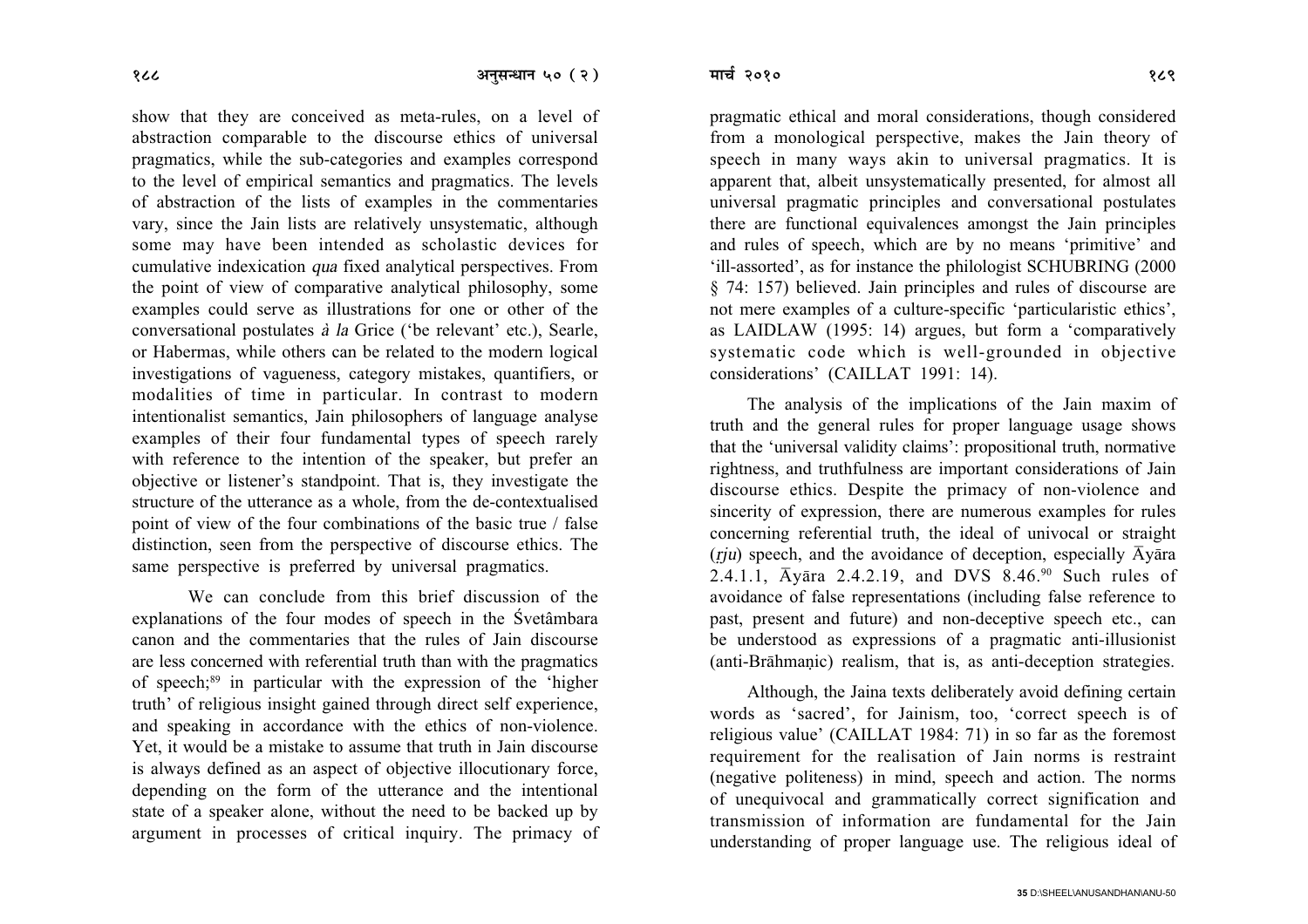correct, truthful and non-violent manner of speech is summarised in the following passage, already quoted above:

> 'A monk or nun, putting aside wrath, pride, deceit, and greed, considering well, speaking with precision, what one has heard, not too quick, with discrimination, should employ language in moderation and restraint'  $(\bar{A}v\bar{a}r 2.4.2.19)^{91}$

What is manifest in this statement is that the Jain maxims themselves address the necessity of avoiding the violence and the consequential karmic results of 'flouting' the rules of proper speech by means of off-record strategies. At the same time, negative politeness (especially conventional indirectness) is regarded as mandatory for maintaining the vows of nonviolence and truth in language usage. Recommended speechstrategies are usually forms of negative politeness, such as conventional indirectness, impersonalisation or nominalisation.<sup>92</sup> Impersonalisation by way of transforming directives and commissives into assertives, that is, a second-person performative perspective into a third-person observer's perspective, is the preferred method; evidently, because in this way 'illocutionary force switches over into the propositional content and thereby loses, if not its meaning, at least its force' (HABERMAS 1993:  $27$ ).<sup>93</sup> For instance, one should not say 'this should be done', but 'this is'. And one should not speak about forbidden subjects, such as business-choices etc., at all. One should not ask householders to do something, or 'forecast', or make promises to them (DVS,  $7.46$  f.; 51). Thus, although the Jain analysis of language usuage is essentially pragmatist, its rules of proper speech are predicated on the denial of pragmatic intent in favour of propositional statements whose pragmatic implications are, if at all, to be worked out by the listener, in a Gricean fashion:

> 'Guessing the teachers thought and the purport of his words, one should express one's assent, and execute

(what he desires to be done). An excellent pupil needs no express directions, or he is (at least) quickly directed; he always carries out his duties as he is told' (Utt 1.43 f.)

The running comparison between the theory of communicative action and Jain discourse ethics revealed significant similarities. Both approaches are rule-oriented, not goal oriented. That is, they are concerned with the general interest of many, not with the eudaemonic perspective of a single actor, despite the fact that the methods of universalisation are different. The respective ideals of consensus and nonviolence leading to liberation mutually implicate each other. Basic non-violence is presupposed by communicative action, and the general interest of all is presupposed by universal non-violence. Though the criterion of generalisability, equal interest, is not theorized in Jain philosophy, and only touched upon with reference to specific negative rights such as the privileged case of the universal interest in avoiding pain, $94$  the scope of the moral universe is extended from humanity to all living beings, whose essential spiritual equality is a fundamental principle of Jaina philosophy. The vanishing points of both theories, the ideal consensus of an infinite community of interpretation and the ideal omniscient observer, presuppose absolute knowledge and absolute consensus.

Yet, there are also significant differences. The main difference between the transcendental pragmatics of mutual recognition and the monadological Jain ethics of non-violence concerns the nature of the fundamental principles. The former is predicated on positive norms and the latter on norms of prohibition. The implicit method of universalisation of Jain ethics is the double negation, that is, the negation of nongeneralisable statements. The resulting priority of physical nonaction as a theoretical limiting case (not as a practical maxim) unburdens the doctrine of discussions of specific dilemmas of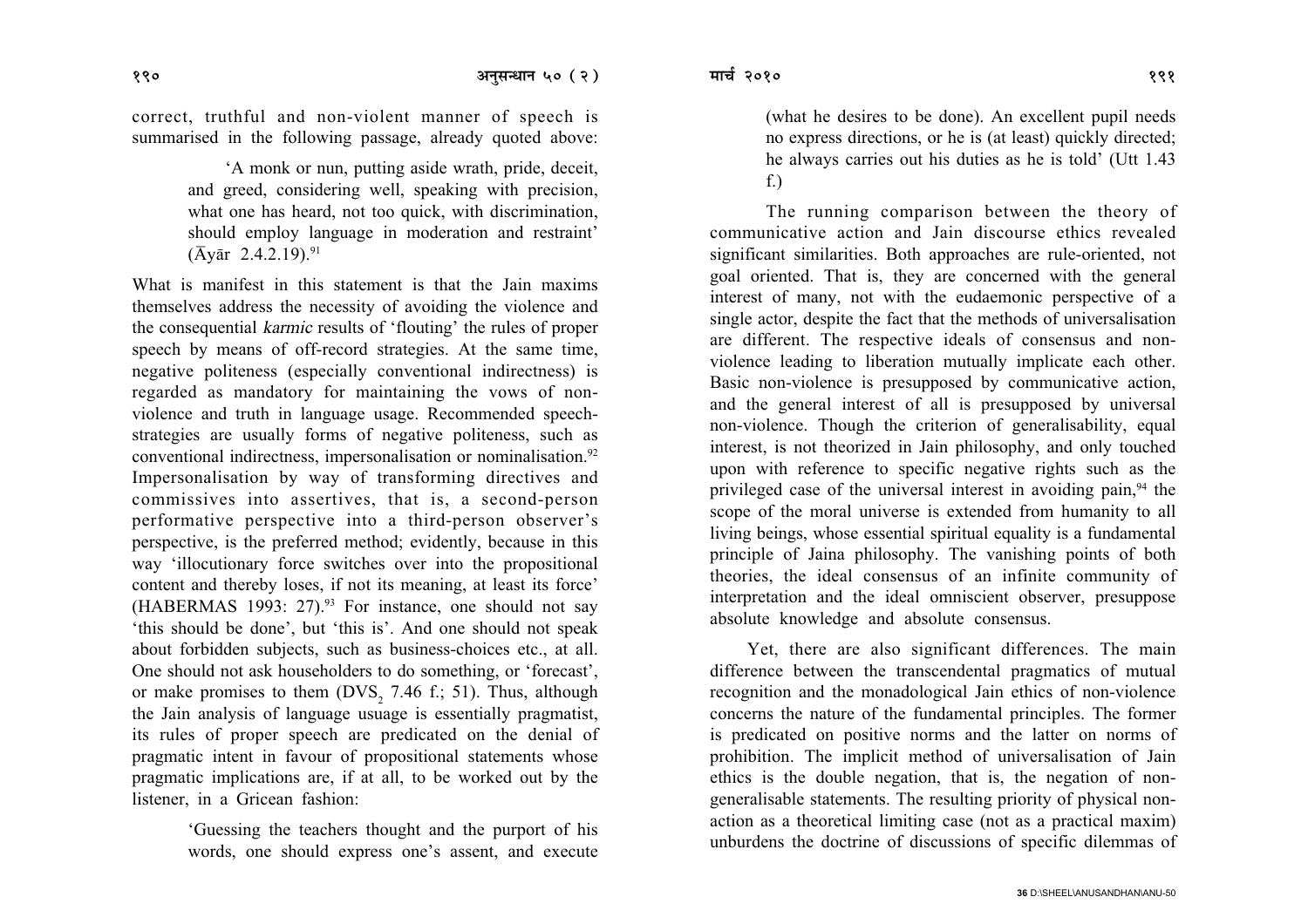norm application, thus safeguarding both generalisability and contextual determinateness, while maintaining a perspective of disengagement with the world and non-specific positive duties. The second main difference between the two types of discourse ethics concerns the moral division of labour presupposed by Jain norms of discourse, which privileges institutionally verified competent speakers or *apta*. In contrast to universal pragmatics, Jain discourse ethics is not concerned with questions of human justice, only with individual negative freedom.

#### **Footnotes**

<sup>1</sup> The earliest formulations of this maxim in the  $\overline{A}$  gamas use the expression musā-vāya veramanam (S. mrsā-vāda viramana), cessation of telling lies. Like SCHUBRING (2000 § 171: 301), BRUHN (2003: 8) notes: 'The concept of "truth" is not uniform. But there are several references to the kasāya.s as the root of undesirable speech".

<sup>2</sup> This approach, which informs the following analysys, goes back to Peirce, Royce and Mead, and was further developed by APEL (1973) and HABERMAS (1980). The principal analytical question is not: What does it mean to understand an intention? But: What does it mean to understand a speech act? Universal pragmatics focuses not only on speech acts but on the normative presuppositions of 'linguistically mediated interaction' and on the social function of speech for the coordination of action. Building upon the work of analytical philosophers such as WITTGENSTEIN (1953), AUSTIN (1962), GRICE (1975), SEARLE (1969) and sociolinguists such as GUMPERZ (1964) and HYMES (1972), HABERMAS (1980) distinguishes three universal validity claims presupposed by every communicative action: 'truth', 'rightness' and 'truthfulness'.

<sup>3</sup> Āyāra 2.4.1.4: aha bhikkhū jānejjā cattāri bhāsā-jāyāim, tam jahā—saccam egam padhamam bhāsa-jāyam, biyam mosam, taiyam saccāmosam, jam n'eva saccam n'eva mosam n'eva saccā-mosam—asaccāmosam nāma tam cauttham bhāsā-jāyam. CAILLAT (1991: 8 n.4) located the following parallels to the above sūtra in the Svetâmbara canon: Utt 24.20–23, Thāna 4.23 (238), Viy 13.7.1a (621a-b), Pannavanā 11 (860– 866). See also Viv 16.2.2b (701a), 18.7.1 (749a), 19.8 (770b), Samavāya 13.1, and DVS 7.1-3. OHIRA (1994: 14, 155) is of the opinion that the four modes were first taught at the time of DVS 7, which she dates between 5th-4th century BcE.

मार्च २०१०

<sup>4</sup> In contrast to the debate on the use of the *catus-koti* in 'Buddhist logic', focusing largely on the 'negative dialectic' of Nāgāriuna, the cited Jain cases indicate that the *catus-koti* was used (at least by Jains) from early on as a scholastic frame for the discussion of logical alternatives. without specific doctrinal implications being connected with the frame itself. MURTI (1955: 129) noted early on: 'Four alternative views are possible on any subject'. Notably, the four alternatives in  $\overline{A}v\overline{a}ra$  2.4.1.4 etc., are disjunctive, not additive, as stereotypical representations of 'Jaina Logic' generally assume. Because Jain usage of catus-kotis was ignored, and because of the almost exclusive focus on Nāgāriuna, Buddhist scholars compared the 'four-cornered negation' only with the 'Jain relativism' in general. They derived the *catus-koti* either speculatively from Jain syād-vāda (GUNARATNE 1980: 232) or vice versa (BAHM 1957: 128), or (and) contrasted it with 'the relativistic logic proposed by the Jains, to which Buddhism was opposed' (JAYATILLEKE 1967: 82). According to RAJU (1954), the mythical Sanjaya framed the four alternatives already in the 7th century BCE, negating all of them, whereas 'Jaina logicians saw a relative truth in each pole and thus adopted a more positive and determinate attitude toward our cognitions of the world.' For recent, less logocentric, views on Nāgārjuna, focusing on 'skillful means', see for instance JONES (1978), SCHROEDER (2000). A similar four-valued theory of truth was defended by the Megarians (PRIEST-ROUTLEY 1989: 13), which demonstrates that no specific philosophical position is associated with the form itself, only with its uses.

 $5$  See DUNDAS (2007: 50 f.) on the analogy between four types of armies and four types of ascetics in Thana 292 (4.280-1). ALSDORF (1966: 186 f., cf. 190 f.) discussed a different type of *catur-bhangas* in Jaina literature, made up of combinations of two positive and two negative possibilities. He pointed out that the use of the 'fourfold combination' is 'very typical of the scholastic who never misses an opportunity to make a "caturbhanga", i.e. the four possible combinations of two positive and two negative possibilities...' (p. 186).

 $6$  Thana 3.239 offers also a trilemma: (1) to state the truth (tavvayana  $\langle \text{tadvacana} \rangle$ , (2) to state the untruth (*tadannavayana*  $\langle \text{tadanyavacana} \rangle$ ), (3) to state something meaningless or negative (no-avayana  $\leq$ noavacana>); Thāna 7.129 a heptalemma: (1) speech ( $\bar{a}$ lāva  $\langle \bar{a} \rangle$ lāpa>), (2)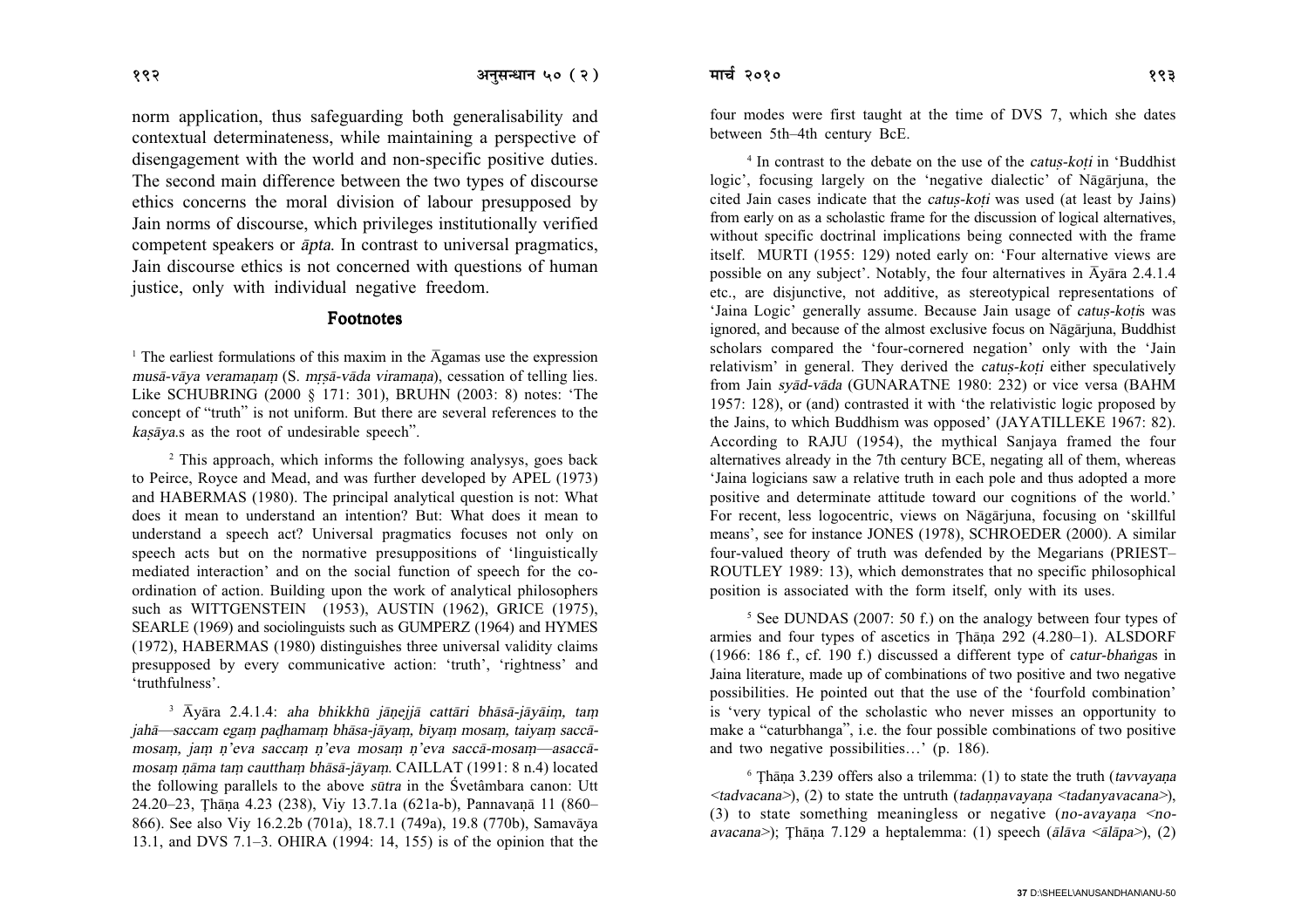taciturnity (anālāva <an-ālāpa>), (3) flattery (ullāva <ullāpa>), (4) insult (an-ullāva  $\langle$ an-ullāpa>), (5) dialogue (samlāva  $\langle$ samlāpa>), (6) prattle (palāva  $\langle$ pralāpa $\rangle$ ), (7) contradiction (vi-ppalāva  $\langle$ vi-pralāpa $\rangle$ ).

<sup>7</sup> The differentiation between 'the True (sacca) and the Wrong (mosa)' was characterised as 'primitive' by SCHUBRING (2000 § 74: 157).

<sup>8</sup> I do not give the original wording in all cases. In different words, the same teaching is expressed in DVS,  $7.1-3$ , which may be the oldest text concerning this subject:

> caunham khalu bhāsānam parisamkhāva pannavam / donham tu vinavam sikkhe, do na bhāsejia savvaso  $/ \mid 1 \mid / \mid$

> jā va saccā avattavvā saccāmosā va jā musā / jā ya buddhehi 'nāinnā, na tam bhāsejja pannavam  $\frac{1}{2}$  //

a-sacca-mosam saccam ca anavajjam akakkasam / samuppeham asamdiddham giram bhāsejja pannavam  $\frac{1}{3}$  //

'[1] Of the four kinds of speech, the thoughtful [monk] should, after consideration, learn the training in two, [but] should not use the other two ones at any occasion.

[2] That [form of speech] which is true, [but] not to be uttered, that which is halftrue, that which is [quite] untrue and which is not practised by the Jinas, the thoughtful monk should not use.

[3] [But] he should, after deliberation, use a speech not exposed to doubt, [a speech] which is neither true nor untrue and [a speech] which is true, provided that it is not to be blamed [and] rough' (SCHUBRING 1932: 101).

See  $\overline{A}$ yāra 2.4.8–11 and cf. DVS 7.11, 7.2 for examples.

<sup>9</sup> Cf. HABERMAS' (1980: 419 ff.) / (1984–1987 I: 312 ff.) defence of his clear-cut distinction between claims to truth and claims to truthfulness.

<sup>10</sup> Mookerjee, in TULSi (1985: 107): 'Truthfulness is the revelation of truth. (Gloss) Truth means the straight-forwardness [rjuta] in deed (physical movement), intention and word, and non-discrepant behaviour. The revelation (disclosure) of that truth is called truthfulness.' '(Note) Here "truth", as an ethical principle, is defined and explained. Umāsvāti

[Tattvārtha-bhāsya 7.9], however has included revelation of ontological reality also as an aspect of truthfulness.'

<sup>11</sup> Thāna 308 (4.349) gives the niksepa of satya: name, object, knowledge, knowledge and action according to truth. Thāna  $254$  (4.102) distinguishes four types (aspects) of truth defined in terms of unequivocality or sincerity (*ujjuvavā <riutā*>) of (1) gesture, (2) speech, (3) mind, (4) seamless combination of the three, with the intention not to deceive.

 $12$  See also Thana 10.89.

<sup>13</sup> JACOBI (1895: 160) translated *bhāva-satyā* as 'sincerity of the mind', and *yoga-satya* as 'sincerity of acting'.

 $14$  Mãe 5.111: jana-vada sammada thavana nāme rūve paduccasacce ya sambhāvaṇa vavahāre bhāve opamma-sacce ya.

<sup>15</sup> According to AnD 605, contextual interpretation (anugama) of the meaning of a sutta should progress in the following sequence: 'Know that the characteristic features (of exposition) are sixfold, viz. (1) the (correct) utterance of the text (samhita), (2) disjunction and parting (of words), (3) paraphrasing, (4) expounding of compound words, (5) anticipation of objections, and (8) establishment (of the correct meaning).'

 $16$  Cf. Thana 4.349.

<sup>17</sup> BHATT (1978: 14) emphasises that the *niksepa* in Pann 863 'has no execution in the canonical context.' The material is therefore likely to belong to 'post-canonical works from which it was taken before the canon acquired its present shape.' He lists similar passages in the canon and the commentary literature (BHATT 1978: 157).

 $18$  PannU 81: jana-pada-satyam nāma nānā-deśī-bhāsā-rūpam apy avipratipattyā yad ekārtha-pratyāyana-vyavahāra-samartham iti, yathôdakārthe komkanādisu payah piccam nīram udakam ity-ādi, adustavivaksā-hetutvān nānā-jana-padesv istārtha-pratipatti-janakatvād vyavahāra-pravrtteh satyam etad iti, evam śesesv api bhāvanā kāryā. PannT, 257a.1: ity-ādi "jana-vaya-saccā" iti tam tam jana-padam adhikrtyêstārtha-pratipatti-janakatayā vyavahāra-hetutvāt satyā jana-padasatyā yathā konkānādisu payah piccam ity-ādi.

 $19$  PannU 81: sammata-satyam nāma kumuda-kuvalayôtpalatāmarasānām samāne pamkaja-sambhave gopālâdīnām sammatam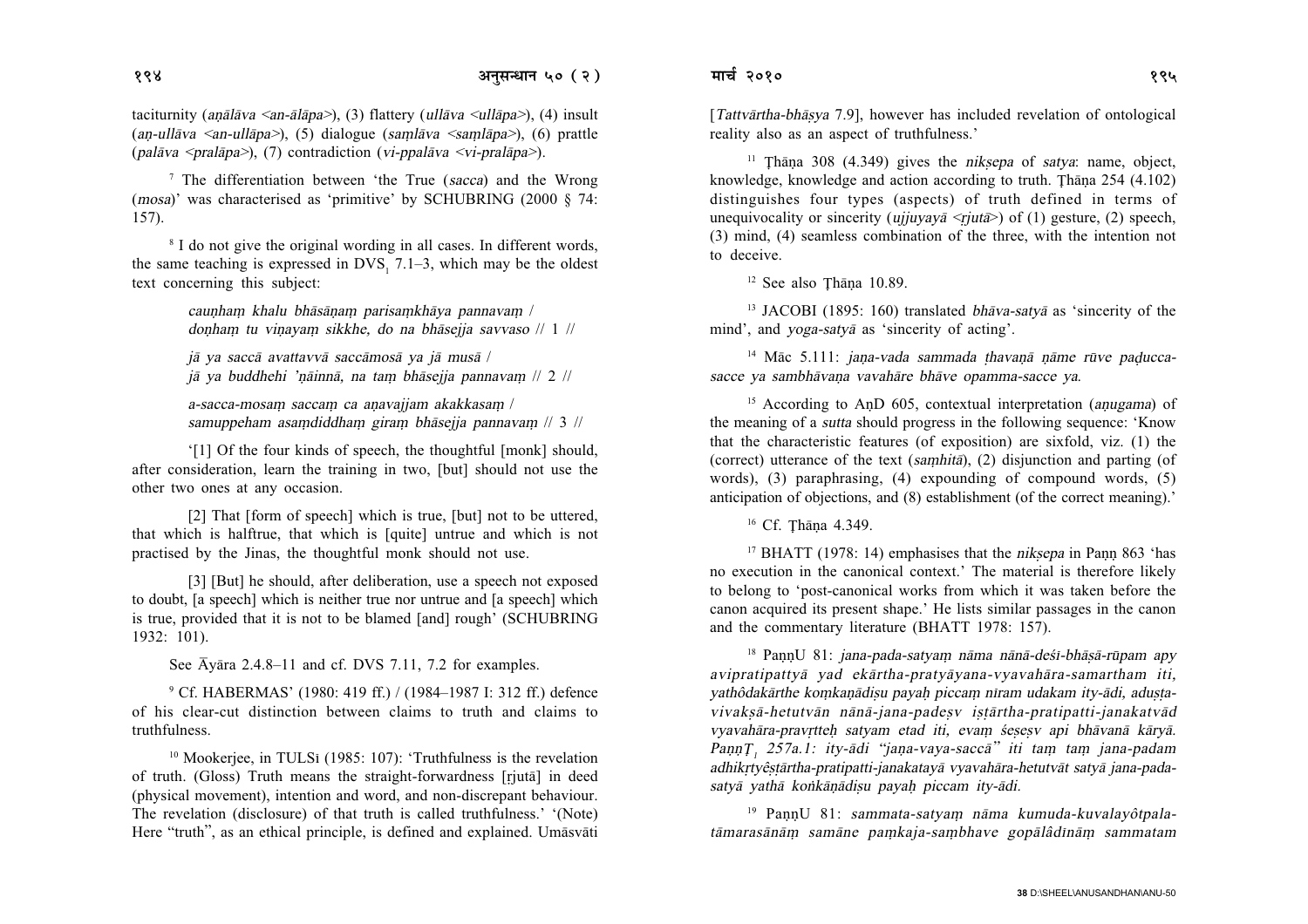aravimdam eva pamkajam iti.

<sup>20</sup> PannU 81: sthāpanā-satyam nāma aksara-mudrā-vinyāsâdisu yathā māsako'yam kārsāpano'yam satam idam sahasram idam iti.

 $21$  PannU 81: nāma-satyam nāma kulama-varddhayann api kulavarddhana ity ucyate dhanam avarddhamāno 'pi dhana-varddhana ity ucyate, apaksas tu paksa iti.

<sup>22</sup> PannU 81: rūpa-satyam nāma tad-gunasya tathā rūpa-dhāranam rūpa-satyam, vathā prapañcayateh pravrajita-rūpa-dhāranam iti. PannT. 257a: vathā dambhato grhīta-pravrajitarūpan pravrajito 'yam iti.

<sup>23</sup> OKUDA (1975: 127) translates *pratitya-satyā* as 'relative truth'.

<sup>24</sup> PannU 81: pratitva-satyam nāma vathā anāmikāvā dīrghatvam hrasvatvam cêti, tathā hi tasyânamta-parināmasya dravyasya tat tatsahakāri-kāraṇa-sannidhānena tat tad-rūpam abhivyajyata iti satyatā. PannT<sub>2</sub> 257a uses the expression *pratitya-āśritya*, recourse to confirmation. Pann $\overline{V}$  11.17 gives the synonym apeksa, consideration or regard.

 $25$  PannU 81: vyavahāra-satyam nāma dahyate girih galati bhājanam anudarā kanyā alomā ediketi, giri-gata-trņādi-dāhe loke vyavahārah pravarttate, tathôdake ca galati sati, tathā sambhoga-jīvaprabhavôdarâbhāve ca sati, lavana-yogya-lomābhāve cêti.

 $26$  PannU 81: bhāva-satyam nāma śuklā balākā, saty api pamcavarna-sambhave.

<sup>27</sup> PannU 81: yoga-satyam nāma chattra-yogāc chattrī danda-yogād dandīty evam ādi.

<sup>28</sup> Cf. UPADHYAYA (1987: 105–7) on Hemacandra's examples of upacāra, secondary meaning of a word based on similarity.

 $29$  PannU 81: upamayā satyam nāma samudravat tadāgam.

<sup>30</sup> The problem of the vagueness of the concept of 'heaps' is also addressed in the so-called sorites paradoxes attributed to Eubilides.

 $31$  Thāna 254 (4.102) distinguishes four types (aspects) of untruth defined in terms of equivocality or insincerity (anujjuyatā  $\langle$ anrjukatā>) of (1) gesture, (2) speech, (3) mind, (4) contradictory combination of the three, with the intent to deceive.

<sup>32</sup> According to Jain philosophy, cognitive and motivational factors are linked. See also HYMES (1972: 283) notion of communicative competence: 'The specification of ability for use as part of competence allows for the role of non-cognitive factors, such as motivation, as partly determining competence. In speaking of competence, it is especially important not to separate cognitive from affective and volitive factors, so far as the impact of the theory on educational practice is concerned; but also with regard to speech design and explanation.'

<sup>33</sup> Arguably, conditions such as anger and pride can also evoke (painfully) true statements.

<sup>34</sup> Viy 1.9.1 (95a).

<sup>35</sup> Following Haribhadra (PannU 82:  $\bar{a}kh\nu\bar{a}vik\bar{a}$ asambhāvyâbhidhānam) and Malayagiri (PannT, 258b.9: ākhyāvikānihsrtā vat-kathāsv-asambhāvvābhidhānam), akkhāiva  $\langle \bar{a} \times \bar{b} \times \bar{b} \times \bar{b} \times \bar{c} \times \bar{c} \times \bar{c} \times \bar{c} \times \bar{c} \times \bar{c} \times \bar{c} \times \bar{c} \times \bar{c} \times \bar{c} \times \bar{c} \times \bar{c} \times \bar{c} \times \bar{c} \times \bar{c} \times \bar{c} \times \bar{c} \times \bar{c} \times \bar{c} \times \bar{c} \$ usually understood as a narrative  $(kath\bar{a})$  of something non-existing or impossible, based on mere 'legend' or hearsay. See RATNACANDRA (1988 I: 59), and GHATAGE (1996 I: 64). This betrays the spirit of realism of Jain philosophy. Though, kathā may also refer to 'talk', 'discussion' or 'disputation'. Potentially negative consequences of knowledge based on mere hearsay are explained in Viy 9.31(430a–438a). Thāna 7.80 lists seven types of gossip (vi-kahā  $\langle vi-ka\bar{h}a\rangle$ ).

<sup>36</sup> Uvaghāya / uvagghāya  $\langle$ upaghāta> is explained by Malayagiri (PaṇnȚ 258b.10) through the example cauras tvam ('you are a thief'), understood here as *abhyākhyāna*—false and groundless accusation. The term *upaghāta* generally designates an act of violence, but here more specifically an insult. See also  $\overline{A}$ yāra 2.4.8 for this and similar examples of 'sinful speech'.

 $37$  Thāna 6.100 lists six types of unwholesome speech. Thāna 6.101 lists six types of false accusations, related to the context of enumeration (pathārā  $\langle \text{prastāra}\rangle$ ) in confession.

<sup>38</sup> See for instance NYAYAVIJAYA (1998: 343–5).

 $39$  On combinations of truth and untruth in behaviour (*vyavahāra*), intent (pariņata), belief (drsti) etc., for instance in succession, theorised in terms of character types, see Thana 241 (4.35–44). See CAILLAT (1965/1975: 80) on types of duplicity to be avoided.

 $40$  DSV 7.4–5: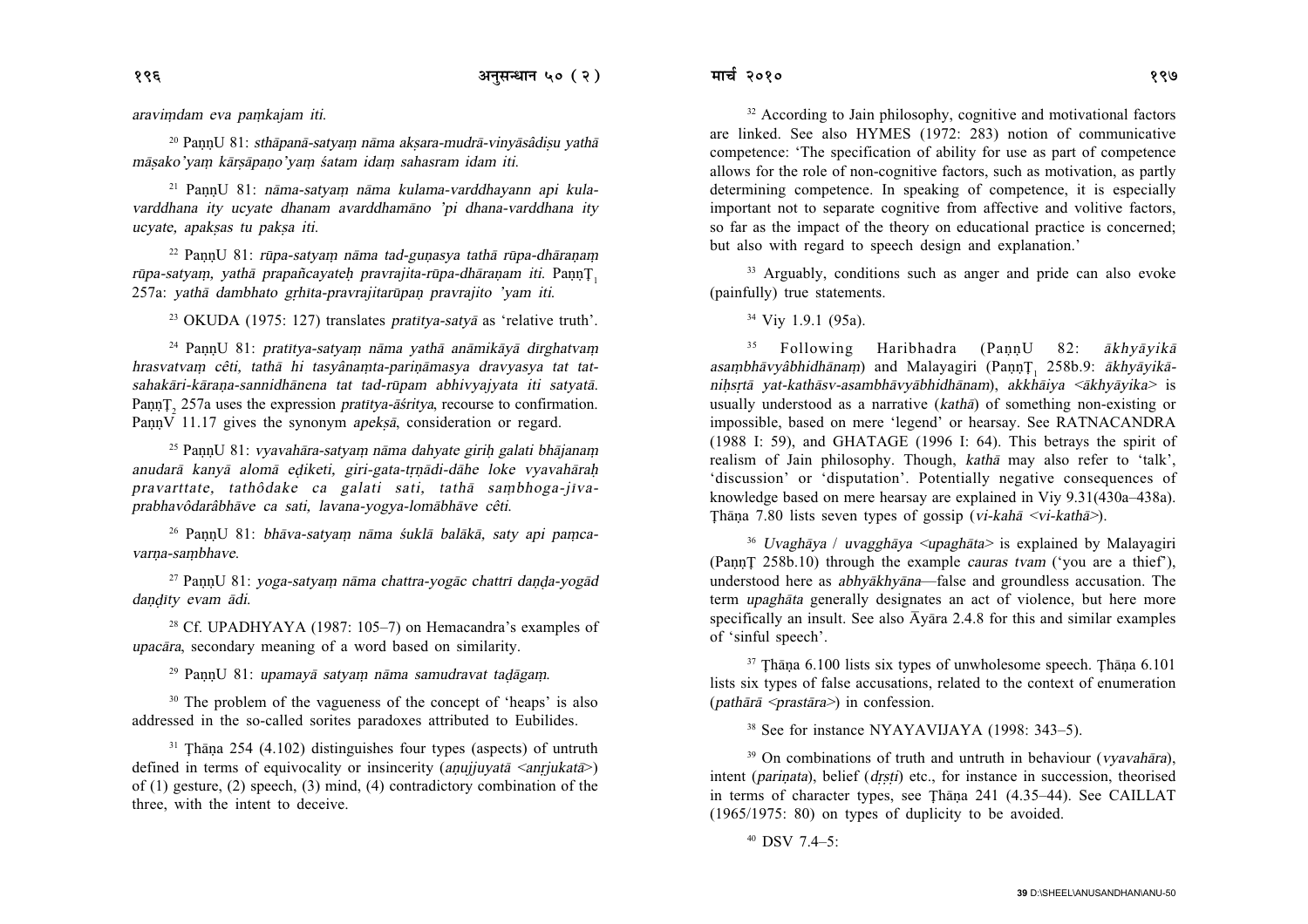eyan ca atthamannam vā jam tu nāmei sāsayam eyam ca atthamannam vā jam tu nāmei sāsayam sa bhāsaṃ sacca-mosaṃ pi taṃ pi dhīro vivajjae sa bhāsam sacca-mosam pi tam pi dhīro vivajjae  $\frac{1}{4}$  // vitaham pi tahāmottiṃ jaṃ giraṃ bhāsae naro vitaham pi tahāmottim jam giram bhāsae naro / tamhā so puțtho pāveņam, kim puņa jo musam vae tamhā so puțiho pāvenam, kim puņa jo musam vae  $\frac{1}{2}$  //

41 See also Thāņa 10.91 See also Thāṇa 10.91.

adhikesu vā dārakesu jātesu dasa dārakā asmim adya jātā ity-ādi. bhāvaniyam, tatrôtpanna-miśritā yathā kasmimscit grāme nagare vā ūnesv pūraņārtham yatra sā utpanna-miśritā, evam anyatrāpi yathā yogam " "vppanna-missiya" ity-ādi, utpannā miśritā anutpannaih saha samkhyā uddissa gāmam vā nagaram vā dasaņham dāra-gāņam jammam pūraņārtham yatra sā utpanna-miśritā, evam anyatrāpi yathā yogam<br>bhāvaniyam, tatrôtpanna-miśritā yathā kasminnscit grāme nagare vā ūneṣv adhikeṣu vā dārakeṣu jāteṣu dāśa dārakē pagāsantassa ūņesu ahiesu vā evam ādi uppanna-missiyā uddissa gāmaṃ vā nagaraṃ vā dasaṇhaṃ dāra-gāṇaṃ jaṃmaṇ uppaṇṇa-missiyā"  $^{42}$  PannU 82: saccā-mosā dasa-vihā uppaņņa-misaga-vigata-misagâdi PannU 82: saccā-mosā dasa-vihā uppaņņa-mīsaga-vigata-mīsagâdi, ity-ādi, utpannā miśritā anutpannaiḥ saha saṃkhyā-.  $\mathrm{PampT}_1$  258a:

evam eva maraņa-kathane vigata-miśritā. evam eva maraņa-kathane vigata-miśritā.  $_{43}$ PannU 82: em eva maraņa-kahaņe vigaya-missiyā. PaṇṇŢ  $1258b$ :

<sup>44</sup> PannU 82: jammanassa maranassa ya kaya-parinamassa ubhaya-PaṇṇU 82: jammaṇassa maraṇassa ya kaya-pariṇāmassa ubhayakahaņe visaṃvādaņe uppaṇṇa-vigata-missitā. PaṇṇŢ  $1258b$ : tathÍ janmato miśritā. maraņasya ca krta-pariņāmasyābhidhāne visaṃvādena côtpanna-vigata-

rāšir iti tadā sā ajiva-mišritā, asyā api satyā-mīsātvam mrteșu satyatvā<br>jivatsu mīsātvāt, [6] tathā tasmim eva rāšau etāvanto 'tra jivanta etāvantc jīvatsu mrsātvāt, ekatra rāsi-krtesu śankhādisv evam vadati—aho mahānayam mrto jivasatyatvāt mrtesu mrsātvāt, [5] tathā yadā prabhūtesu mrtesu stokesu jivatsu śatikhanakâdinām ekatra rāšau drṣṭe yadā kaścid evan vadati—aho mahān<br>jiva-rāšir ayam iti tadā sā jiva-miśritā, satyā-mṛṣātvaṃ câsyā jivatsu satyatvāt mṛteṣu mutesu stokeṣu jivatsu<br>satyatvāt mṛteṣu mṛṣātvāṭ [5] tathā yadā jiva-rāśir ayam iti tadā sā jiva-miśritā, satyā-mrṣātvaṃ câsyā jivatsu śankhanakâdinām ekatra rāšau drște yadā kaścid evam vadati—aho mahāri 258b: [4] tathā prabhūtānām jīvatām stokānām ca mrtānām śankhamaesu saccā jīvamtesu musā iti ajīva-missiyā, saccam mayam amayam vā missitā, ettha ceva bahusu matesu aho mahamto'jiva-rāsi tti bhanamtassa maham jiva-rāsi tti bhanamtassa jivamtesu saccā maesu mosa tti jivarāśir iti tadā sā ajīva-miśritā, asyā api satyā-mṛṣātvaṃ mṛteṣu satyatvāt ekatra rāśi-kṛteṣu śaṅkhādiṣv evaṃ vadati—aho mahānayaṃ mṛto jivaubhayaṃ ṇiyameṇa avadhārayaṃtassa visaṃvāde jīvâjīva-missiyā. maesu saccā jīvamtesu musā iti ajīva-missiyā, saccam mayam amayam vā missitā, ettha ceva bahusu matesu aho mahamto'jiva-rāsi tti bhaṇaṃtassa mahaṃ jīva-rāsi tti bhaṇaṇtassa jīvaṃtesu saccā maesu mosa tti jīva-'tra mrtā iti niyamenāvadhārayato visamvāde jīvājīva-miśritā. 'tra mŗtā iti niyamenāvadhārayato visaṃvāde jīvājīva-miśritā. <sup>45</sup> PannU 82: jivamta-mayaga-samkhanagādi-rāsi-darisane ahc PannU 82: tathā prabhūtānāṃ jīvatāṃ stokānāṃ ca mṛtānāṃ śaṅkhatathā tasminn eva rāšau etāvanto 'tra jivanta etāvanto jĪvaṃta-mayaga-saṃkhaṇagādi-rāsi-darisaṇe aho  $\operatorname{Bainif}$ 

46 See LEUMANN's (1885) article on the seven early schisms See LEUMANN's (1885) article on the seven early schisms (niņhava).

pattehim annena vā vanassaikāena missam daithūna esa ananta-kāyôtti bhanamtassa anamta-missiyā. Pann $\mathbb{T}_1$ , 259a: tathā mūlakādikam anantapattehim annena vā vanassaikāeņa missam daṭthūṇa esa aṇaṃta-kāyôtti .<br>bhaṇaṇtassa aṇaṇta-missiyā. PaṇṇŢ<sub>,</sub> 259a: tathā mūlakādikam ananta- $^{47}$  PannU 82: mūlakādi anamta-kāyam tasseva padirikkaya-pamdum. PannU 82: mūlakādi aņamta-kāyam tasseva padirikkaya-paṃduṃ-

}¢¢Ó¢ü 2010

*hépopa manénica ankinih paripáqa pentralis va forma paristant antique and an experient and an experience and a<br>readino rannearitieita CF GHATAGE (1996 tr.272). On the annual-dependent and and an experimental state of the* 

divase varttamāna eva vadati—uttistha rātrir yātêti, rātrau vā parigrhyate, sa miśrito yayā sāddhā-miśritā, yathā kaścit kañcana tvarayan parigrhyate, sa miśrito yayā sāddhā-miśritā, yathā kaścit kañcana tvarayan varttamānāyām uttisthôdgataḥ sūrya iti, [10] tathā divasasya rātrer vā varttamÍnÍyÍm uttiÙÛhôdgataÏ sÜrya iti, divase varttamāna eva vadati—uttistha rātrir yātêti, rātrau vā tathā divasasya rātrer vā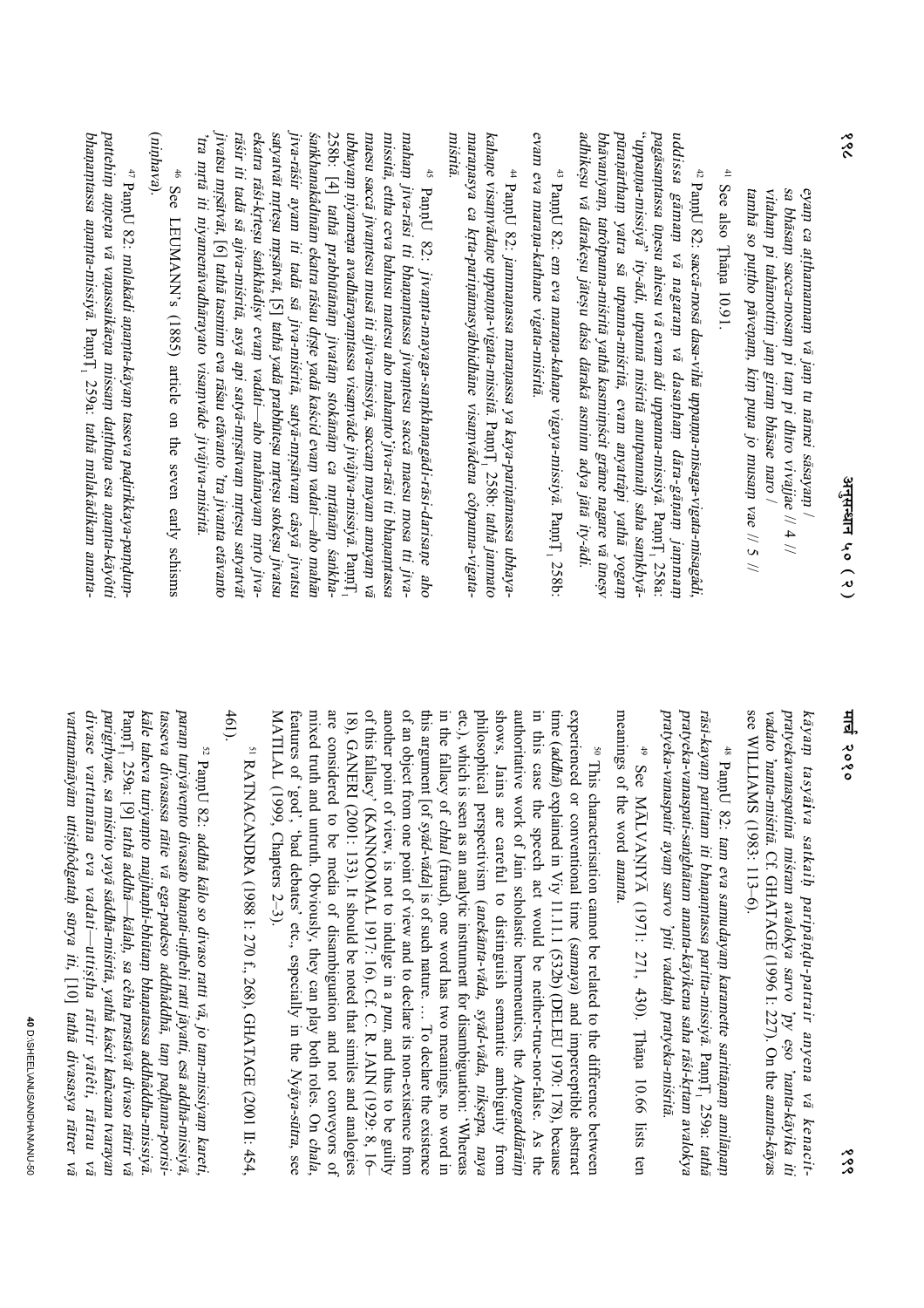ekadeśo 'ddhâddhā sā miśritā yayā sā addhâddhā-miśritā, yathā prathamapaurusvām eva varttamānāvām kaścit kañcana tvaravan evam vadati cala madhvâhni-bhūtam iti.

<sup>53</sup> HABERMAS (1981: 97–117) / (1984–1987 II: 62–76), and others. showed that semantic content of normative sentences can be transformed into propositional sentences while the reverse is not always possible.

 $54$  DVS 7.6-10:

tamhā gacchāmo, vakkhāmo, amugam vā ne bhavissai / aham vā nam karissāmi, eso vā nam karissai // 6 // evamāj u jā bhāsā esa-kālammi sankivā / sampavājvam at the vā tam pi dhiro vivajiae  $|| 7 ||$ aivammi va kālammi paccuppannam anāgae / jamattham tu na jānejiā "evamevam" ti no vae //  $8$  // aiyammi ya kālammi paccuppannam anāgae / jattha sankā bhave tam tu "evameyam" ti no vae // 9 // aiyammi ya kālammi paccuppannam anāgae / nissankiyam bhave jam tu "evameyam" ti niddise // 10 //

<sup>55</sup> See the mixed true-false utterance 'The god of the sky' ( $\overline{A}$ vāra  $2.4.1.12-13$ ) and similar examples of mislabelling discussed in footnote 293.

<sup>56</sup> In symbolic logic such problems are discussed under the labels such as 'no-item thesis', 'misleading form thesis', 'truth value gap thesis'. and 'new truth-value thesis' (HAACK 1974: 47 ff.). According to PRIEST  $(1987 / 2006)$  the single rationale underlying the theory of different types of truth value gaps, derived from the correspondence theory of truth, is that 'for certain sentences, a there is no Fact which makes a true, neither is there a Fact which makes  $\neg a$  true', which are to be distinguished from *dialetheia*, or true contradictions such that both statement A and its negation,  $\neg A$ , are true. In his view, the argument fails, because 'if there is no Fact which makes a true, there is a Fact which makes  $\neg$  a true, viz. the Fact that there is no Fact which makes a true' (ib., p. 54).

 $57$  See for instance BALBIR (1987: 9) and DUNDAS (1996: 62).

<sup>58</sup> PRIEST-ROUTLEY (1983: 14) cite Stoic and other authors from Greek antiquity defending this view.

<sup>59</sup> 'In this respect the Jains anticipate contemporary discussive logic, initiated by Jaskowski, and they may similarly be interpreted in मार्च २०१०

terms of integration of different worlds, or positions, reflecting partial truth ... Naturally such a theory risks trivialisation unless some (cogent) restrictions are imposed on the parties admitted as having obtained partial truth—restrictions of a type that might well be applied to block amalgamation leading to violations of Non-Contradiction.

Unlike the Jains, the Mādhvamikas apparently affirmed the law of Contradiction. But this does not prevent a certain unity of opposites. e.g. in the negative dialectic of Nāgāriuna, a concept, such as Being, can become indistinguishable from its opposite. Non-Being' (PRIEST-ROUTLEY 1983: 17).

<sup>60</sup> STCHERBATSKY (1958: 415), cited in PRIEST-ROUTLEY  $(1989:16)$ 

 $^{61}$  LALWANI's (1985 IV: 133 f.) rendition of Viv 10.3.34 reads as follows: '[Gautama speaks] Bhante! There are twelve forms of language address, order, prayer, question, advice, refusal, consent, enquiry, conviction, confusion, distinct and indistinct. Now, when one says, I shall take lodge, I shall lie, I shall stand, I shall sit, I shall stretch, do these forms conform to the fifth type viz. advice, and it is correct to say that they are never false?--[Mahāvīra answers] Yes Gautama! They conform to the fifth type and they are never false.'

 $62$  On articulated (akkhara-suya) evidence, composed of written and oral sources see SCHUBRING (2000: § 74).

 $63$  Avāra 2.4.1.4 n., 2.4.1.7.

 $64$  AUSTIN (1962) distinguishes between implicit and explicit, selfverifying, performatives. An 'explicit performative sentence', such as taking a vow, 'indicates that the issuing of the utterance is the performing of an action-it is not normally thought of as just saying something' (ib., pp. 6 f.)—this would be a 'descriptive fallacy' (ib., p. 3). 'None of the utterances cited is either true or false' (ib.). 'It is essential to realize that "true" and "false", like "free" and "unfree", do not stand for anything simple at all; but only for a general dimension of being a right or proper thing to say as opposed to a wrong thing, in these circumstances, to this audience, for these purposes and with these intentions. ... This doctrine is quite different from much that the pragmatists have said, to the effect that the true is what works, &c. The truth or falsity of a statement depends not merely on the meanings of words but on what act you were performing in what circumstances' (ib., p. 144). The problem of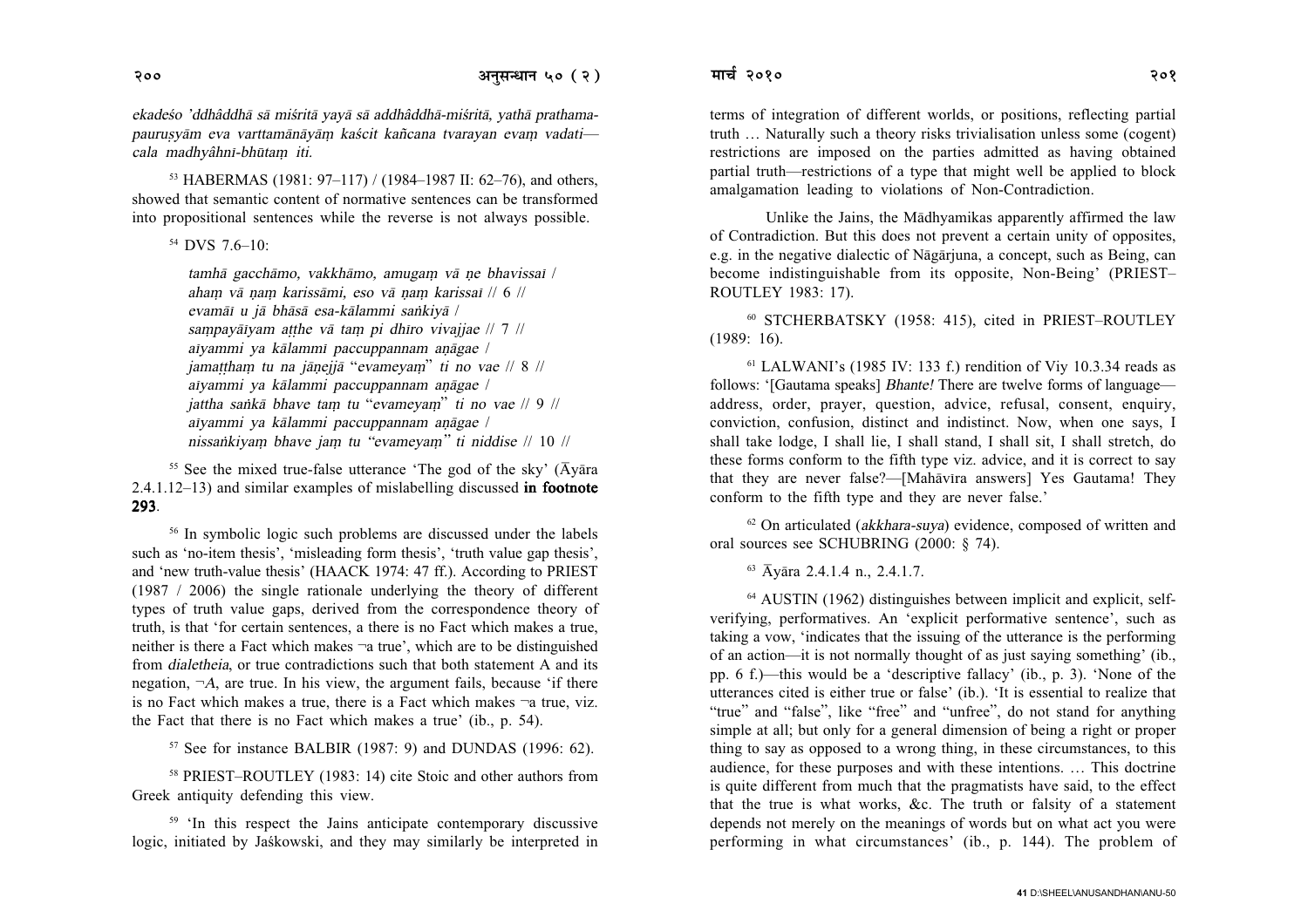अनसन्धान ५० (२)

मार्च २०१०

determining truth-values of performative utterances has been discussed. for example, by FAUCONNIER (1981: 182).

 $<sup>65</sup>$  Thana 6.111 lists six types of question-contexts, not all of which</sup> can be categorised as neither-true-nor-false; e.g. vuggaha-pattha <vvuderaha-praśna>, questioning an opponent.

<sup>66</sup> On ambiguities created by the use of the future tense see also FAUCONNIER (1981: 180 f.), and others.

 $67$  HAACK (1974: 58 f., 73–90) criticises the 'modal fallacy' in Aristotle's argument on future contingents, but accepts it as valid if interpreted as a truth value gap theory.

<sup>68</sup> See further STRAWSON (1950) and the ensuing debate, on which see also HORN  $(1985)$ ,  $(2001: 362$  ff.), and others.

<sup>69</sup> Muni Nathmal (Acārya Mahāprajña) characterized asatyā-mrsā language as *vyavahāra-bhāsā*, or conventional or common speech (Thāna 4.23, Hindi commentary).

<sup>70</sup> PannU 82 f.: "āmantani" ity-ādi, he deva iti āmantani, esā kilāpravarttaka-nivarttakatvāt satyâdi bhāsā-traya-laksana-viyogataś câsatyâmrsêti, evam sva-buddhayā anyatrâpi bhāvanā kāryêti, kajie parassa pavattanam jahā imam karehitti ānavanī, katthai vatthu-visesassa dehitti magganam jāyani, avinnāyassa samdiddhassa vā atthassa jānanattham tad-abhijutta-codanam pucchani, viniyassa uvaeso jahā—pāņavahāu niyattā havati dihâuyā arogā ya emādi pannavanī pannattā viyarāgehim. Pann<sub>T</sub>, 258b: "āmantani" iti tatra āmantranī he devadatta ity-ādi, esā hi prāg-ukta-satyâdi-bhāsā-traya-lakcaņa-vikalatvān na satyā nāpi mrsā nāpi satyā-mrsā kevalam vyavahāra-mātra-pravrtti-hetur ity asatyā-mrsā.

<sup>71</sup> Pann<sub>T</sub>, 259a: abhigrhītā prati-niyatârthâvadhāranam, yathā idam idānīm karttavvam idam nêti.

<sup>72</sup> PannT, 259a: anabhigrahā yatra na prati-niyatârthâvadhāranam, vathā bahukâryesv avasthitesu kaścit kañcana prechati-kim idānim karomi?, sa prāha—yat pratibhāsate tat kurv iti.

<sup>73</sup> DELEU (1970: 241).

<sup>74</sup> Jambūvijaya's edition of the Thana 4.23 (238) contains the following commentary of Jinabhadra's Viśesāvaśyaka-bhāsā (VāBh) 376-7: anahigaya jā tīsu vi saddo cciya kevalo asacca-musa.

<sup>75</sup> PannT, 259a: samśaya-karani yā vāk anekârthâbhidhāyitayā parasva samśavam utpādavati, vathā saindhavamānivatām itv atra saindhava-śabdo lavana-vastra-purusa-vājisu. SCHUBRING (2000 § 74: 157 f.): 'All animals with two to four senses and beings with five senses express themselves in the neither true nor wrong way, but the latter will employ the first three modes just as well (Pannay, 260a) provided they have learnt to do so or carry along with them a higher ability.'

<sup>76</sup> PannT. 259a: vvākrtā vā prakatārthā.

<sup>77</sup> PannT, 259a: avyākrtā atigambhira-śabdârthā avvaktâksarapravuktā vā avibhāvitârthātvāt.

<sup>78</sup> The Pali equivalents of pannavana and pannatta are paññapana. paññatta (M $\overline{A}LVANIY\overline{A}$  1971: 212). The word pannatti <praiñapti>. teaching, information, instruction, is frequently used in the canon, for instance at Viy 2.1.90, or Viy 16.6 (709b) where the verbs pannaveti parūveti <prajñapayati prarūpayati> are used in to describe Mahāvira's preaching activity. Hence, his teachings are called pannavana <prajñapana>, exposition, or parūvana <prarūpana>, explanation (AGD 51, MALVANIYA 1971: 210). The 'proclamations' (Kundmachung) or preachings of the unattached ones are also called niggantha pāvayana / pavayaṇa <nirgrantha pravacana> in Viy 2.5.5 (134b), 20.8.5 (792b) and Thāna 176a. See SCHUBRING 2000 § 37: 73).

<sup>79</sup> DELEU (1970: 169) writes: 'āsaissāmo is āsayisyāmah, not, as Abhay. says,  $\overline{a}$ *strayisyamah*.' According to the rules of speech in  $\overline{A}$ *vara* 2.4.1.5 and DVS 7.8–10 one should avoid such a statement if one cannot be entirely sure.

<sup>80</sup> PannT 249b: yathāvasthitârthâbhidhānād iyam prajñāpanī, in MĀLVAŅIYĀ (1971: 211, cf. 346).

<sup>81</sup> Contrary to MALVANIYA's (1971: 211) view that asatya-mrsa speech 'has nothing to do with norm' it is obvious that by referring to situations that ought to be both imperatives, commissives (vows), and declaratives imply normative conditions, even if used by an enlightened being. Only assertives attempt to represent situations as they are. Searle showed that from the hearer's perspective even literal speech implies a contextual horizon to be intelligible (HABERMAS 1980: 452) / (1984– 1987 I: 337). According to Pann 246b, *asatya-mrsa* speech signifies not only ohāranī <avadhāranī> or determinative expressions such as 'I believe' or 'I think', but all attempts to communicate transcendental truth through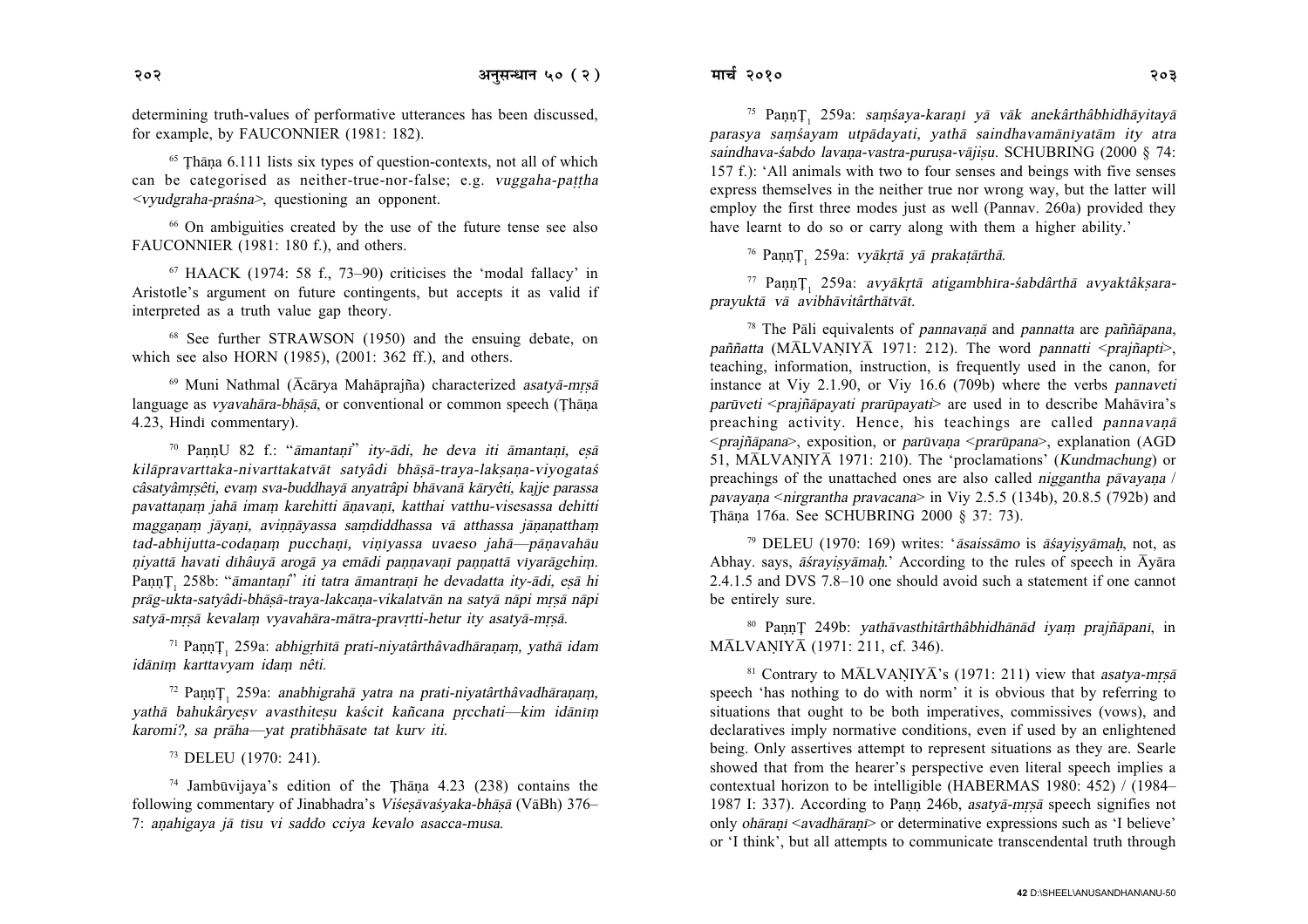descriptive (*prajnapani*) speech, which is assumed to be context-free and thus by definition neither-true-nor-false (satvā-mrsā). The Pann accounts for the use of certain classificatory terms and words which express universals (e.g. masculine, feminine, neuter) without clearly specifying their contextual range of meaning. Imperatives such as 'go ahead' belong to this category too. For instance, we may 'order a person of any gender and this person may or may not carry out orders. ... This *ainapani* (imperative) speech too could not be held as false. It should be regarded as a case of *praiñapani* speech' (MALVANIYA 1971: 326).

82 PannT. 249b:

pānivahāu nivattā havamti dihâuvā arogā va / emāi pannattā pannavanī vivarāgehim //

<sup>83</sup> Utt 28.16 ff. lists amongst the ten sources of right insight (samyagdarśana) communications such as upadeśa, instruction, ājñā, command, bija, seed (suggestion), as well as *abhigama*, comprehension of the sacred scriptures, and vistāra, complete course of study (including proofs, pramāna, and perspectives, naya): nisagguvaesa-rui, ānā-rui sutta-biya-rui-meva abhigama-vitthāra-ruī, kiriyā-saṃkheva-dhamma-ruī // .

<sup>84</sup> Cf. MURTI (1955: 129) on transcendental language which expresses truth which is beyond language; and GANERI (2002: 271) on the non-assertible (inexpressible) in classical Jain seven-valued logic (sapta-bhangi), which may be conceptually related to incomprehensible speech.

<sup>85</sup> This example could be interpreted as an early version of the 'misleading form thesis' addressed by RUSSELL (1905) and others. See HAACK (1974: 53–55). By contrast, the example 'Devadatta, give me the cow', mentioned by GLASENAPP (1915: 46), is neither-true-noruntrue as a simple performative.

<sup>86</sup> Cf. SCHUBRING (2000 § 74: 158), MĀLVAŅIYĀ (1971: 325 f.).

<sup>87</sup> Cf. CAILLAT (1965/1975: 80), QVARNSTRÖM (2002: 41 n. 4).

<sup>88</sup> For discussion of the ethical implications of this dilemma, for instance in terms of appropriateness, see for instance GERT (1973), HARE (1981), WELLMER (1986: 26 ff.), and HABERMAS (1991: 170).

<sup>89</sup> GANERI (2002: 277) shows that the *sapta-bhangi* is also 'not strictly truth-functional', but suggests a solution to this problem.

<sup>90</sup> Interestingly, some *slokas* are similar to the last of GRICE's quality maxims: 'Do not say that for which you lack adequate evidence'. which invokes questions of referential truth and of the relationship between representational and expressive functions of language. The definition of the concepts of truth and falsehood, or of aspects thereof. is a notoriously difficult problem for modern science and philosophy. whose discourse is constituted by this fundamental distinction according to FOUCAULT (1981) and LUHMANN (1990). It is therefore interesting to see how the Jains tackle this issue, which is one of their foremost concerns. There is a note by LALWANI added to DVS 24.12 which identifies three types of falsehood: '(i) to deny what is, (ii) to establish what is not, and (iii) to alter the meaning'. They can be illustrated by the following examples:

Jainism propagates epistemic realism. Hence, it is not  $(i)$ surprising that there are explicit statements defending the ideal of objective truth in the scriptures, as opposed to mere appearance, opinion, or consensus. The following passage stresses the necessity for ascetics to use their faculty of judgement to discover the truth of a given phenomenon, and not to be deceived by false appearances: 'Employing their judgment, they should know something for certain and something for uncertain: (1) Having received food or not having received food, having eaten it or not having eaten it, has come or has not come, comes or does not come, will come or will nor come' ( $\bar{A}$ yāra 2.4.1.1–2). This orientation toward the world, predicated on a realistic analysis of the modalities of time, is diametrically opposed to Brāhmanism and Vedāntic concepts such as māyā etc. This is evident in the following passage, which implicitly criticises the confusion of natural phenomena with illusory imagery of divine agency: 'A monk should not say: "The god of the sky! the god of the thunderstorm! the god of lightning! the god who begins to rain! the god who ceases to rain! may rain fall or may it not fall! may the crops grow or may they not grow! may the night wane or may it not wane! may the sun rise or may it not rise! may the king conquer or may he not conquer!" They should not use such speech. ... But knowing the nature of things, he should say: "the air; the follower of Guhya; a cloud has gathered or come down; the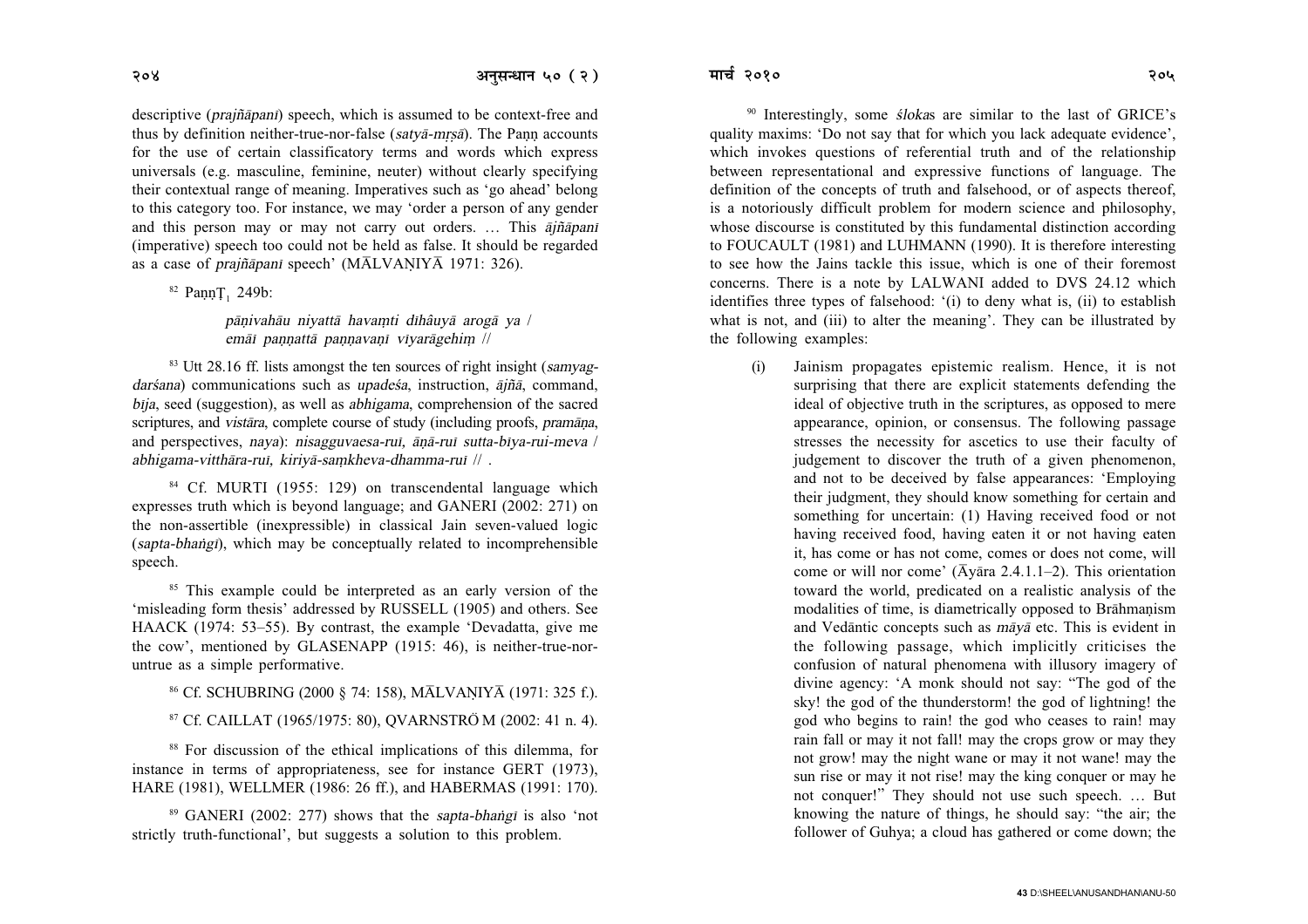cloud has rained"'  $(\bar{A}$ vāra 2.4.1.12–13).

- (ii) False appearance and deception should be avoided by all means: 'A muni speaks of appearance, ignoring the truth, encounters a sin. Then what to speak of one who indulges in whole untruth [Note by LALWANI: When a woman is dressed as a man and if she be called a man, it is a falsehood, though in her dress she appears like a man  $\dots$ ].' (DVS, 7.5, cf.  $\bar{A}v$  $\bar{a}$ ra 2.4.1.3). Ways of 'establishing what is not', such as vague promises and speculation, are also seen indiscriminate or deceptive utterances, because of the confusion of past, present, and future. Language which may create doubt ('maybe or not') has to be avoided by all means: 'When one knows not true implication, in the context of the present, past, and future, says not one, "surely it's like this". When one is in doubt about implication, in the context of the present, past and future, says not one, "surely it's like this". "Surely it's so",—says one when one has not an iota of doubt of implication about the present, the past and future' (DVS,  $7.8-10$ , cf. DVS,  $7.6-7$ ,  $\bar{A}$ yāra 2.4.1.5). It is remarkable, that early Jainism already insists on the correct use of temporal modalities, which must be related to the philosophy of transmigration, but also with the critique of the Brāhmanic sacred-word theory: 'speech exists only the moment when being spoken' (SCHUBRING § 68 2000: 149). The practical value of all the cited examples is the same: reducing illusory appearances to their 'real' content.
- (iii) There are no further maxims concerning 'changing the meaning' in the texts on the ways of speaking. Effectively, however, Jain narrative literature is based on a method of 'changing the meaning' of Indian folklore (HERTEL 1922). The combined systematicity and context-sensitivity of Jain rules and regulations is particularly obvious in the following statement of the Digambara author Vasunandin's (1100 CE)  $S_{\rm r}$ avakâcāra 209, which propagates not only the 'abstention' from untruth spoken out of passion or hate' but 'from truth too, if it provokes the destruction of a living being' (cited in WILLIAMS 1983: 78). This and similar examples illustrate how the hierarchically superior principle of *ahimsa* supersedes the maxim of truthfulness in cases of rule-

### contradiction. Cf. MALVANIYA (1971: 325) on the role of the (situational) conditions of truthfulness in the *Pannavana*.

 $91$  Conversely: '[1.] The monks and nuns may not use the following six forbidden forms of speech: lying, sneering, insult, coarse speaking, worldly speech, or speech renewing atoned matters. 2. There are six cases of idle talk about right conduct: of speaking rashly in relation to others, of damaging living creatures, of untruthfulness, of forbidden appropriation, of a jade, a eunuch, or a slave. Whoever uses those six kinds of idle talk, without being able to prove them fully, ranks as one who has committed the transgression himself' (KS 6.1).

 $92$  Cf. BROWN–LEVINSON (1978: 134 ff.). In PannT folio 259 B cited by M $\overline{A}$ LVANIY $\overline{A}$  (1971: 212) the positive karmic consequences of not killing are expressed in this way; avoiding commandments of the form 'do not kill' for example by saying: 'Those who refrain from killing living beings live long and enjoy good health (in the next birth).'

<sup>93</sup> See also AUSTIN (1962: 4) on disguising a performative utterance as a descriptive or constative statement.

<sup>94</sup> Cf. GERT's (1973) 'minimal ethic'.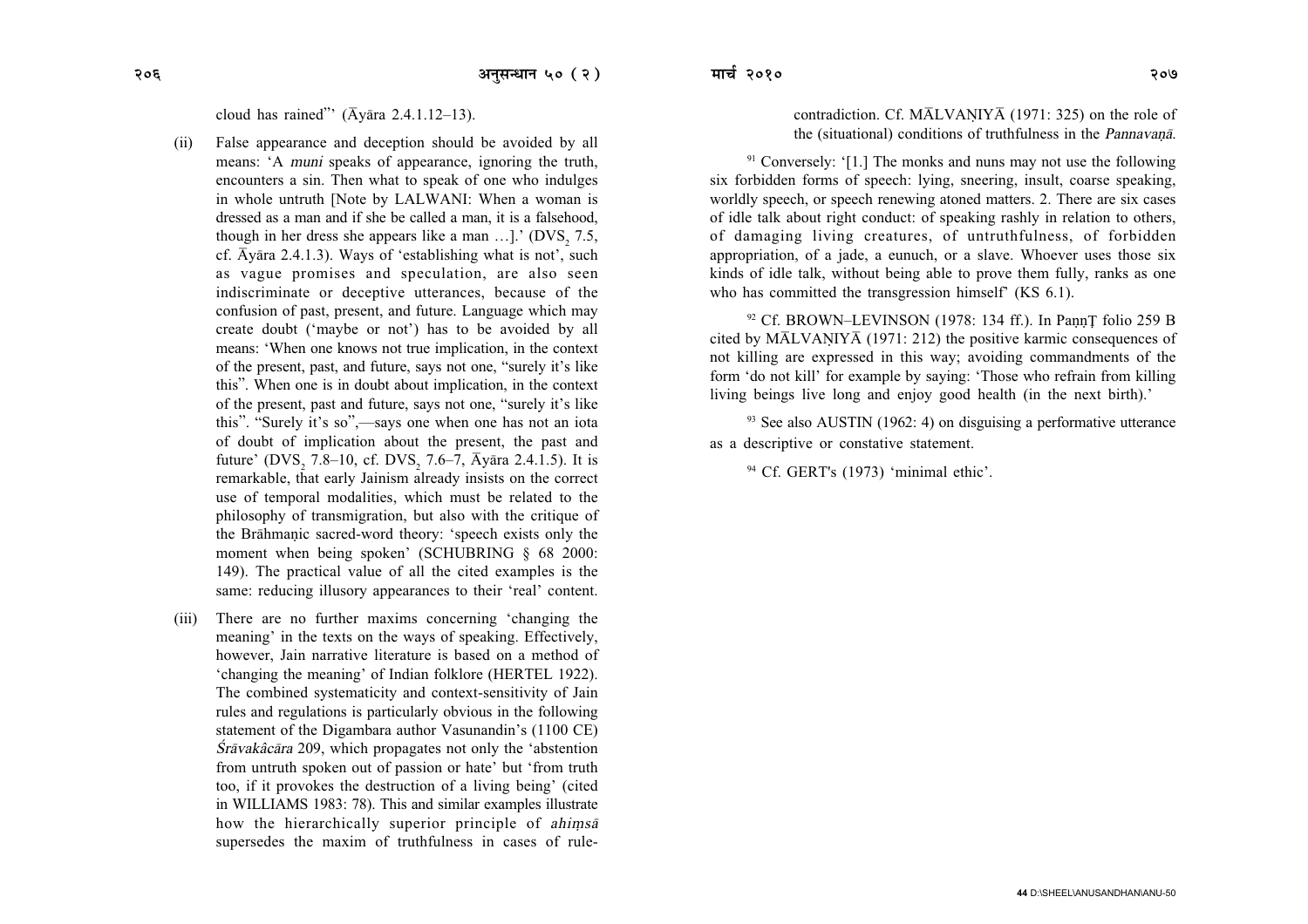# BIBLIOGRAPHY

## Primary Sources

 $AnD = Anuogaddārāim [Anuyoga-dvāra]$ . T. Hanaki (English tr.): Anuogaddārāim (English Translation). Prakrit Jain Institute Research Publications Series Vol. 5, Vaishali 1970.

 $\bar{A}$ vNi =  $\bar{A}$ vassaya-nijjutti [ $\bar{A}$ vaśyaka-niryukti]. Edited with Haribhadra's *Tikā*. Agamodaya Samiti, Bombay 1918.

 $\bar{A}$ yāra =  $\bar{A}$ yāramga-sutta  $[\bar{A}c\bar{a}\bar{r}\bar{a}$ nga-sūtra]. (1) [English translation:] JACOBI (1884: 1–216). (2) [Original Ardhamāgadhī-Text:] Tulsī, Ācārya, Muni Nathmal (eds.): Angasuttāņi. Vol. 1. Second Edition. Jain Viśva Bhāratī, Lādnūm 1992: 1-248 [first edition: 1974].

 $DVS = \bar{A}rya$  Sayyambhava: Dasa-veyāliya-sutta [Daśavaikālika-sūtra]. (1) Ernst Leumann (ed.), Walther Schubring  $(tr.)$ : The Dasaveyaliya Sutta. Introduction and Notes, by Walther Schubring. The Managers of the Sheth Anandji Kalianji, Ahmedabad 1932. (2) Kustur Chand Lalwani (tr.): Ārya Sayyambhava's Daśavaikālika Sūtra. With Translation and Notes. Motilal Banarsidas, Delhi 1973. (3) Acārya Tulsī [Vācaka Pramukha], Muni Nathmal [Sampādaka aur Vivecaka] (eds.): Dasaveāliyam (Mūlapātha, Samskrt Chāyā, Hindī Anuvāda tathā Tippana). Jain Višva Bhāratī, Lādnūm 1974 [first edition: 1964].

 $KS = Bhadrabāhu: Kappa-sutta [Kalpa-sūtra]$ . Walther Schubring (tr.): Das Kalpa-sūtra. Die alte Sammlung jinistischer Mönchsvorschriften. Einleitung, Text, Analysen, Übersetzung, Glossar. Indica 2. Hg. E. Leumann. Otto Harrassowitz, Leipzig 1905 [English Translation of the revised German translation: J.A.S. Burgess: 'The Kalpa-Sūtra. An Old Collection of Disciplinary Rules for Jaina monks.' The Indian Antiquary 39 (1910) 257–267].

 $M\bar{A}c$  = Vattakera: *Mūlācāra*. See: OKUDA (1975).

Pann = Pannavanā-sutta [Prajñāpanā-sūtra]. Muni Punyavijaya, Pt. Dalsukh Mālvaniyā, Pt. Amritlāl Mohanlāl Bhojak. (eds.): Pannavanā (Prajñāpanā). Jaina-āgama-Series No. 9, Part 1–2. Mahāvīra Jaina Vidyālaya, Bombay 1969–1971. See also: PannT. PannV.

Pann $T =$  Malayagiri: *Prajñāpanā-tīkā*. (1)  $\hat{S}$ rīmacchyāmācārya-drbdham śrīman-Malayagiryācārya-vihitavivaraṇa-yutaṃ śrī-prajñāpanôpāṅgaṃ (Pūrvārddhaṃ). Āgamodaya-samiti, Mehasāna 1918, 1919 [printed: Nirnaya-Sāgara Press, Bombay]. (2) Pandit Bhagavānadāsa Harsacandra [Anuvādaka ane Samśodhaka] (ed.): Vācakavara-Bhagavadārya-śyāmācārya-viracita Mūla tathā śrīmad-ācārya-Malayagiriviracita tīkānā Anuvāda-sahita. Bhāg I-III. Jaina Sosāyatī, Amadāvāda (Ahmedabad) 1935.

Pann $V =$  Haribhadra-sūri: Prajñāpanā-vyākhyā (Pūrvabhāgah). Rsabhadeva-kesarīmalajī [Mudrayitrī] (ed.): Suvihita-dhurandhara-sāhityasaudhānanya-stambhôpama-śrī-Haribhadra-Sūri-sūtrita-pradeśavyākhyā-samkalitam. Phakircanda Maganalāla Badāmī, Jainavijayānanda Printing Press, Surat 1947.

PH = Aristotle: Peri Hermeneias. E.M. Edghill (tr.); On Interpretation. In: W.D. Ross (ed.): The Works of Aristotle, Volume 1: Logic. Clarendon Press, Oxford 1928 [http:// classics.mit.edu/Aristotle/-interpretation.html].

 $S\bar{u}v = S\bar{u}vagadamga$  [S $\bar{u}trakrt\bar{a}ngal$ ]. English translation: JACOBI (1895: 235–435).

 $\text{Thāna} = \text{Thānanga-sutta}$  [Sthānāṅga-sūtra]. (1) Acārya Tulsī [Vācaka Pramukha], Muni Nathmal [Sampādaka Vivecaka], Acārya Mahāprajña (eds.): Thāṇaṃ (Mūl Pāth, Sanskrt Chāyā, Hindī Anuvāda tathā tippana). Jaina Viśva Bhāratī, Lādnūm 1976. (2) Muni Jambūvijaya [Sampādak] (ed.): Sthānānga-sūtram. Navāngī-tikākāra-śrī-Abhayadeva-sūriviracita-vivarana-sametam. Bhāg I–III. Jaina-āgama-Granthamālā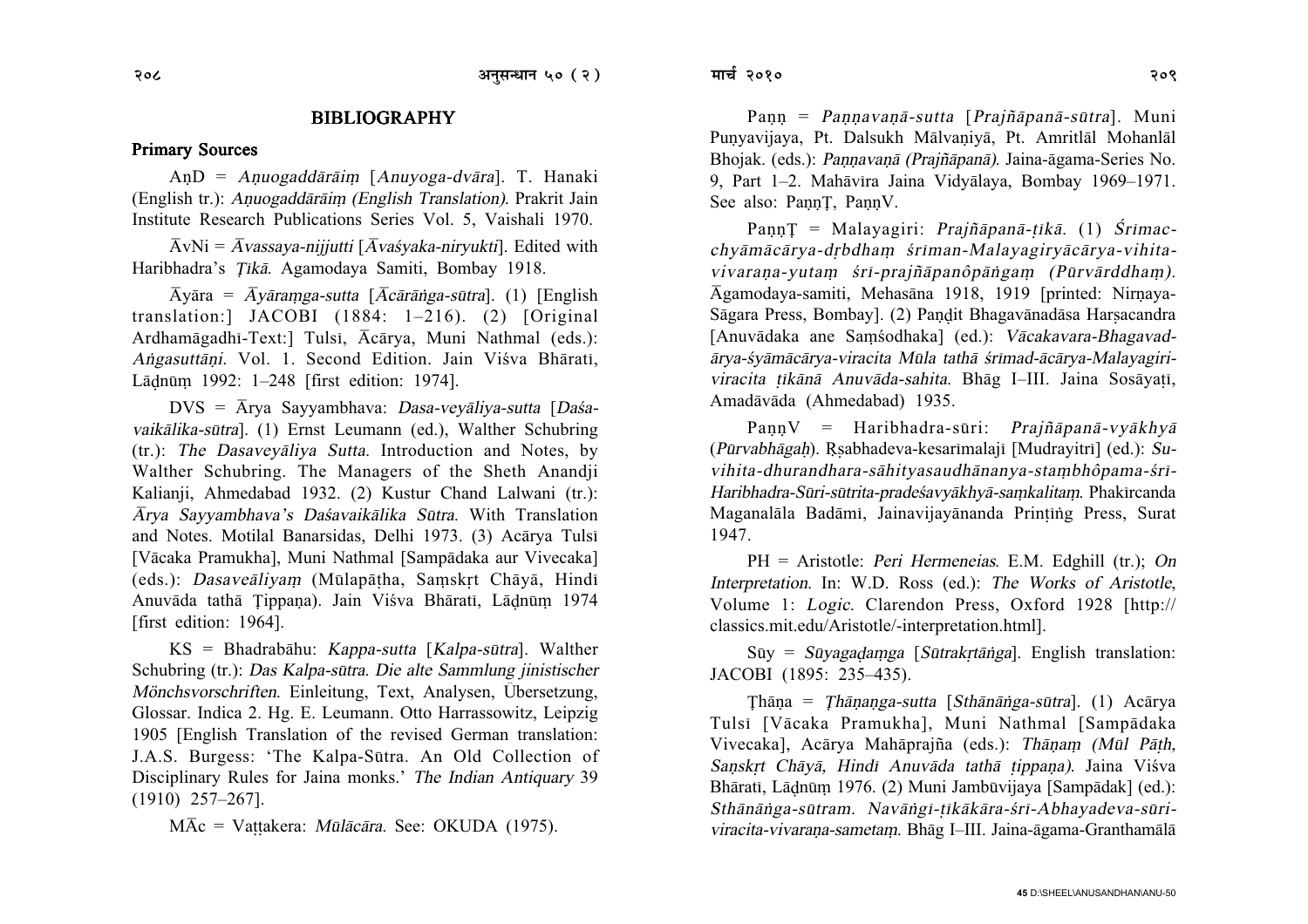<sup>210</sup> ¥ÝéS¢‹{¢Ý 50 (2) }¢¢Ó¢ü 2010 <sup>211</sup>

19 (1–3). Mahāvīra Jaina Vidyālaya, Mumbaī 2002–2003. (3) Uttara Bhāratīya Pravartaka Amar Muni [Pradhāna Sampādaka], Śricand Surānā 'Saras' [Saha-Sampādaka] (eds.): Sacitra Sthānānga Sūtra. Bhāg I–II. Mūla Pāth-Hindi-Angrezī Anuvāda, Vivecana evam Raňgina Citrom Sahita. Padma Prakāśa, Dillī 2004.

Utt = Uttarajjhayaṇa-sutta [Uttarādhyayana-sūtra]. (1) Upa-Pravartaka Amar Muni [Sampādaka], śrīcand Surānā 'Saras' [Saha-Sampādaka] (eds.); Bri Mohan Jain [Angrezī Anuvāda] (tr.): Sacitra Uttarādhyayana Sūtra Mūla Pātha, Hindī-Angrezī Anuvāda, Višesa tippana tathā Bhāvapūrna Citrom Sahit. Ātmā Jñān Pith, Mānasā Mandi 1992. (2) English Translation: JACOBI (1895: 1–232).

 $V\overline{A}Bh$  = Jinabhadra: Viśecāvaśyaka-bhāsā. Dalasukha Malavaniya (ed.): Śrī-jinabhadra-gani-ksamā-śramana-viracitam Viśecāvaśyakabhāsyam. Svopajña-vrtti-sahitam. Lālabhai Dalapatabhai Bhāratīya Samskrti Vidyāmandira, Amadavada 1966–1968.

 $V<sub>1</sub>y = V<sub>i</sub>yāha-pannatti [Bhagavati-sūtra]$ . (1) DELEU (1970). (2) Kustur Chand Lalwani (tr.): Sudharma Svāmī's Bhagavatī Sūtra. Prakrit Text with English Translation of śatakas 1–11. Vol. 1–4. Jain Bhawan, Calcutta 1973–1985.

 $Y\acute{S}$  = Hemacandra-sūri: *Yoga-śāstra*. Olle Ovarnström (tr.): The Yogaśāstra of Hemacandra. A Twelfth Century Handbook on Ëvetâmbara Jainism. Harvard Oriental Series Vol. 61, Cambridge (Massachusetts) 2002.

YT = Somadeva-sūri: Yaśas-tilaka. See HANDIQUI (1968).

# Secondary Sources

APEL, Karl-Otto: Transformation der Philosophie. 2 Bände. Frankfurt am Main: Suhrkamp, 1973 [English translation

(selection): Towards a Transformation of Philosophy. London: Routledge and Kegan Paul, 1980].

 $ARISTOTLE = See PH$ .

AUSTIN 1962 = Austin, John Langshaw: How to Do Things with Words. The William James Lectures delivered at Harvard University in 1955. Clarendon Press, Oxford 1962.

BAHM 1957 = Bahm Archie J.: 'Does Seven-Fold Predication Equal Four-Cornered Negation Reversed?' Philosophy East and West 7,3–4 (1957) 127–130.

BALBIR  $1987 =$  Balbir, Nalini: 'The Perfect Sūtra as Defined by the Jainas.' Bulletin D'Études Indiennes 3 (1987)  $3 - 21$ .

BALCEROWICZ 2003 = Balcerowicz, Piotr: 'Some Remarks on the Naya Method', in: Piotr Balcerowicz: Essays in Jaina Philosophy and Religion. Motilal Banarsidas, Delhi 2003: 37–70.

BHATT 1978 = Bhatt, Bansidhar: The Canonical Niksepa. Studies in Jaina Dialectics. E. J. Brill (Indologica Berolinensa 5), Leiden 1978.

BROWN–LEVINSON  $1978$  = Brown, Penelope & Levinson, Stephen: 'Universals in Language Usage: Politeness Phenomena', in: E. Goody (ed.): Questions and Politeness. Strategies in Social Interaction. Cambridge University Press, Cambridge 1978: 56–310.

BRUHN 2003 = Bruhn, Klaus: 'The Mah $\bar{a}$ vratas in Early Jainism.' Berliner Indologische Studien 15/16/17 (2003) 3-98.

BRUHN-HÄRTEL 1978 = Bruhn, Klaus; Herbert Härtel: 'Editors' Foreword', in: Bansidhar Bhatt: The Canonical Niksepa: Studies in Jaina Dialectics. Indologica Berolinensa 5, E. J. Brill, Leiden 1978: v–vi.

CAILLAT  $1975$  = Caillat, Colette: Atonements in the Ancient Ritual of the Jaina Monks. Translated by Mr Jones,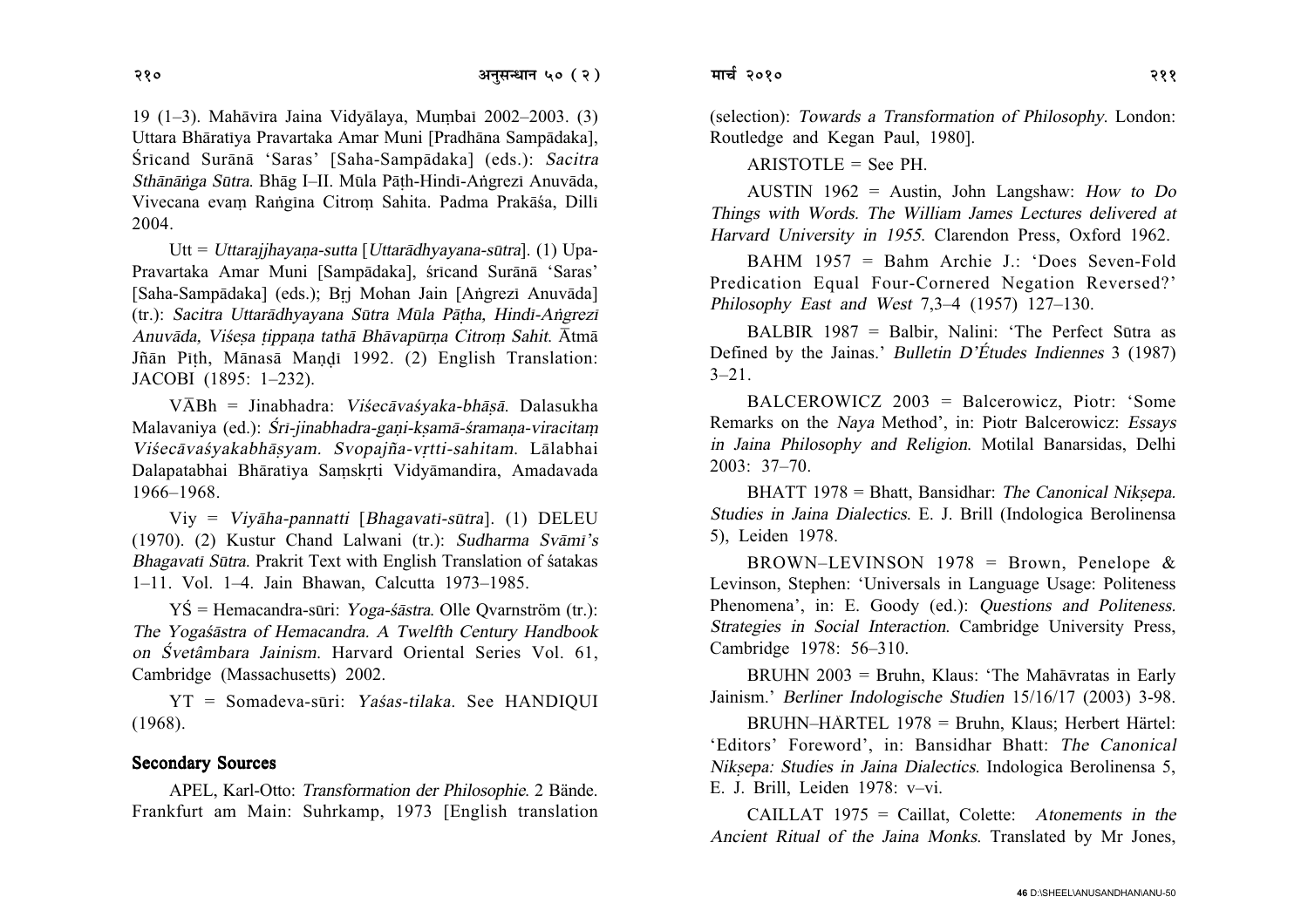Mr & Mrs McKenna, & Mr Whitehouse. Ahmedabad: L. D. Institute of Indology, L. D. Series No. 49, 1965 / 1975.

CAILLAT 1984 = Caillat, Colette: 'Prohibited Speech and Subhāsita in the Theravāda Tradition', Indologica Taurinensia  $12(1984)61-73.$ 

CAILLAT  $1991$  = Caillat, Colette: 'The Rules Concerning Speech (Bhāsā) in the Āvāranga- and Dasaveyāliya-Suttas', in: M. A. Dhaky, S. Jain (eds.): Aspects of Jainology. Pt. Dalsukhbhai Malvania Felicitation Volume, Vol. 3, P. V. Research Institute, Varanasi 1991: 1-15.

DELEU 1970 = Deleu, Jozef: Viyāhapannatti (Bhagavai). The Fifth Anga of the Jaina Canon. Introduction, Critical Analysis, Commentary & Indexes. Rijksuniversiteit de Gent, Brugge 1970.

DUNDAS 1996 = Dundas, Paul: 'Somnolent Sūtras: Scriptural Commentary in Svetāmbara Jainism.' Journal of Indian Philosophy 24 (1996) 73-101.

DUNDAS  $2007$  = Dundas, Paul: 'The Non-Violence of Violence: Jain Perspectives on Warfare, Asceticism and Worship', in: J.R. Hinnells, R. King (eds.): Religion and Violence in South Asia: Theory and Practice. Routledge, London 2007:  $41-61$ .

FAUCONNIER 1981 = Fauconnier, Gilles: 'Social Ritual and Relative Truth in Natural Language', in: K. Knorr-Cetina, A.V. Cicourel (eds.): Advances in Social Theory and Methodology. Routledge & Kegan Paul, Boston 1981: 175-202.

FOUCAULT 1981 = Foucault, Michel: L'ordre du discours. Gallimard, Paris 1971 [English translation: 'The Order of Discourse.' Translated by Ian McLeod. In: R. Young (ed.): Untying the Text: A Poststructuralist Reader. Routledge and Kegan Paul, London 1981: 48-78].

GANERI 2001 = Ganeri, Jonardon: Philosophy in Classical India. Routledge. London 2001.

२१३

GANERI 2002 = Ganeri, Jonardon: 'Jaina Logic and the Philosophical Basis of Pluralism.' History and Philosophy of Logic 23 (2002) 267-81.

GERT 1973 = Gert, Bernard: The Moral Rules: A New Rational Foundation for Morality. Harper & Row, New York 1973.

GHATAGE 1996-2003 = Ghatage, A.M. (ed.): A Comprehensive and Critical Dictionary of the Prakrit Languages with Special Reference to Jain Literature. Vol. I-III.1-2. Bhandarkar Oriental Research Institute, Pune 1996–2003.

GLASENAPP 1915 = Glasenapp, Helmuth von: Die Lehre vom Karma in der Philosophie der Jainas. Otto Harrassowitz, Leipzig 1915 [English translation: The Doctrine of Karman in Jain Philosophy. Translated from the original German by B. Gifford and revised by the author. Ed. H. R. Kapadia. Bombay: Bai Vijibai Jivanlal Panalal Charity Fund, 1942].

GONDA 1959 = Gonda, Jan: 'Why are Ahimsa and Similar Concepts often Expressed in a Negative Form?' Jan Gonda: Four Studies in the Language of the Veda. Disputationes Theno-Trajectinaeis. Mouton,'S-Gravenage 1959:  $95 - 117$ .

GRICE 1975 = Grice, H. Paul: 'Logic and Conversation.' P. Cohen, J. L. Morgan (eds.): Syntax and Semantics. Vol. 3. Academic Press. London 1975: 41–58.

GUMPERZ  $1964 = \text{Gumperz}$ , John J.: 'Linguistic and Social Interaction in Two Communities.' American Anthropologist (N.S.) 66,6,2 (1964) 137–53.

GUNARATNE 1980 = Gunaratne, R. D.: 'Understanding Nāgārjuna's catuckomi.' Philosophy East & West 30,2 (1980)  $211 - 239$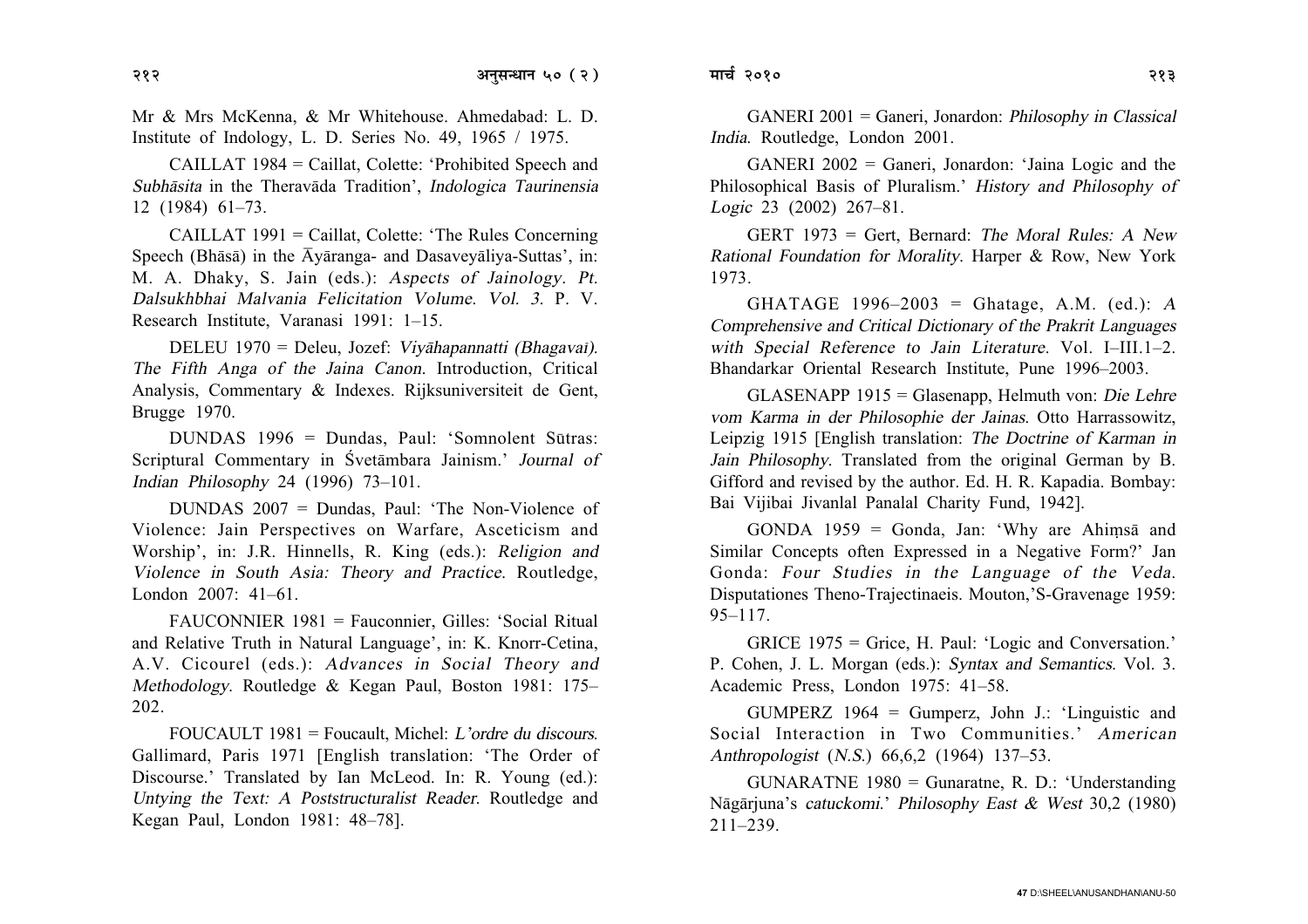मार्च २०१०

अनसन्धान ५० (२)

HAACK 1974 = Haack, Susan: Deviant Logic: Some Philosophical Ideas. Cambridge

University Press, Cambridge 1974.

HABERMAS 1979 = Habermas, Jürgen: "What is Universal Pragmatics?" Communication and the Evolution of Society. Translated by Thomas McCarthy. London: Heinemann Educational, 1976 / 1979: 1-68.

HABERMAS 1980-1981 = Habermas, Jürgen: Theorie des kommunikativen Handelns. 2 Bände. Suhrkamp, Frankfurt am Main 1980–1981 [English translation: HABERMAS (1984–  $1987$ ].

HABERMAS 1983 = Habermas, Jürgen: Moralbewußtsein und kommunikatives Handeln. Suhrkamp, Frankfurt am Main 1983 [English translation: HABERMAS (1990)].

HABERMAS 1984–1987 = Habermas, Jürgen: The Theory of Communicative Action. Vol. 1–2. Translated by Thomas McCarthy. Polity Press, Cambridge 1984–1987 [English translation of HABERMAS (1980-1981)].

HABERMAS 1991 = Habermas, Jürgen: Erläuterungen zur Diskursethik. Suhrkamp, Frankfurt am Main 1991 [English translation: Justification & Application: Remarks on Discourse Ethics. Translated by Ciaran P. Cronin. The M.I.T. Press, Cambridge (Massachusetts) 1993].

HABERMAS 1993 = Habermas, Jürgen: 'Comments on John Searle: "Meaning, Communication, and Representation". LEPORE-VAN GULICK (1993: 17-30).

HANDIQUI 1968 = Handiqui, Krishna Kanta: Yaśastilaka and Indian Culture. Or Soma Terāpanth deva's Yaśastilaka and Aspects of Jainism and Indian Thought and Culture in the Tenth Century. Jivarāja Jaina Granthamālā No. 2, Jaina Saṃskrti Samraksaka Sangha, Sholapur 1968 [first edition: 1949].

HARE 1981 = Hare, Richard Mervyn: Moral Thinking: Its Levels, Method, and Point. Clarendon Press, Oxford 1981.

HARNAD  $1999 =$  Harnad, Stevan: 'Re: Are Axioms Empirical?' 19 February (1999) 1 [http://www.ecs.soton.ac.uk/ ~harnad/Hypermail/Advanced.AI99/0009.html].

HERTEL  $1922$  = Hertel, Johannes: On the Literature of the Shvetambaras of Gujarat. Sächsische Forschungsinstitute in Leipzig. Forschungsinstitut für Indogermanistik Indische Abteilung Nr. 1, Merkert & Petters, Leipzig 1922.

HORN  $1985$  = Horn, Laurence R.: 'Metalinguistic Negation and Pragmatic Ambiguity.' Language 61,1 (1985)  $121 - 74.$ 

HORN 2001 = Horn, Laurence R.: A Natural History of Negation. CSLI Publications, Stanford: 2001 [first edition: Chicago University Press, Chicago 1989].

HYMES  $1972 =$  Hymes, Dell: 'On Communicative Competence', in: J. Pride, J. Holmes (eds.): Sociolinguistics. Penguin, Harmondsworth 1972 [first edition: 1971].

JACOBI 1884 = Jacobi, Hermann: Jaina Sūtras I. Sacred Books of the East Vol. 22 Oxford University Press, Oxford 1884

JACOBI 1895 = Jacobi, Hermann: Jaina Sūtras II. Sacred Books of the East Vol. 45 Oxford University Press, Oxford 1895.

JAIN 1929 = Jain, Campat Rāy: Faith, Knowledge and Conduct. The Indian Press, Allahabad 1929.

JAYATILLEKE  $1967 =$  Javatilleke, K.N.: 'The Logic of Four Alternatives.' Philosophy East & West 17,1/4 (1967) 69– 83.

JONES 1978 = Jones, Richard Hubert: 'The Nature and Function of Nāgārjuna's Arguments.' Philosophy East and West 28,4 (1978) 485-502.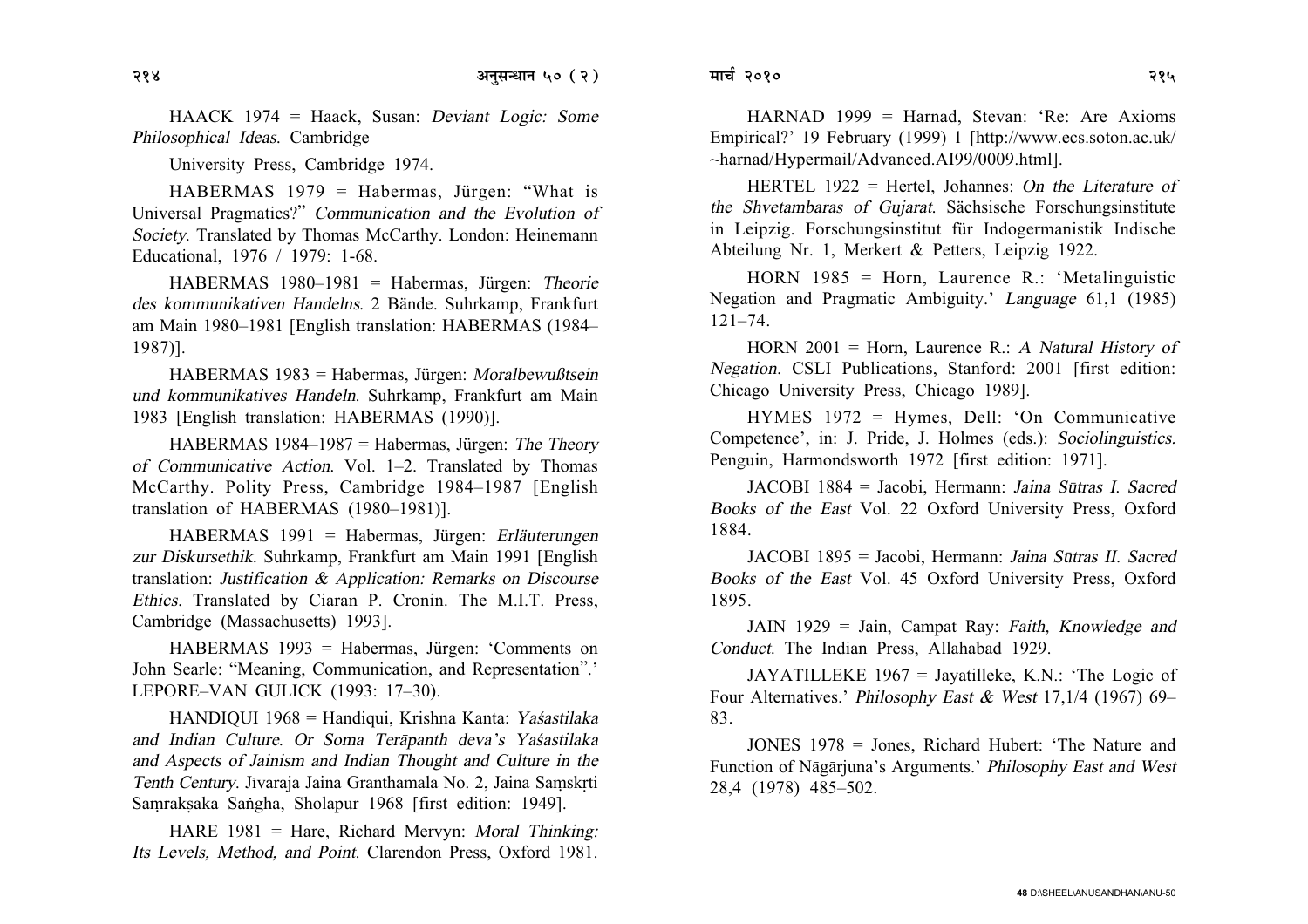49 D:\SHEEL\ANUSANDHAN\ANU-50

मार्च २०१०

KANNOOMAL 1917 = Kannoomal, Lala: The Saptabhangi Naya or the Pluralist Aspects of the Jaina Dialectics. Atmanand Jain Pustak Pracharak Mandal, Agra 1917.

LAIDLAW  $1995 =$  Laidlaw, James: Riches and Renunciation: Religion, Economy and Society among the Jains. Clarendon, Oxford 1995.

LALWANI 1973 = Lalwani, Kustur Chand:  $\overline{A}$ rya Sayyambhava's Daśavaikālika Sūtra. Translation and Notes. Motilal Banarsidas, Delhi 1973.

LALWANI 1973-85 = Lalwani, Kustur Chand: Sudharma Svāmī's Bhagavatī Sūtra. Prakrit Text with English Translation of śatakas 1-11. Vol. 1-4. Jain Bhawan, Calcutta 1973-1985.

LUHMANN 1990 = Luhmann, Niklas: Die Wissenschaft der Gesellschaft. Suhrkamp, Frankfurt am Main 1990.

MAHIAS 1985 = Mahias, Marie-Claude: Délivrance et convivialité: Le système culinaire des Jaina. Éditions de la Maison des Sciences de l'Homme, Paris 1985.

MALAMOUND  $1982$  = Malamoud, Charles: 'On the rhetorics and semantics of purusārtha', Contributions to Indian Sociology (N.S.) 15 (1982) 33-54.

 $M\overline{A}LVANIY\overline{A}$  1971 = Mālvaņiyā, Dalsukh. D.: 'Introduction', in: Muni Punyavijaya, Pt. Dalsukh Mālvaniyā, Pt. Amritlāl Mohanlāl Bhojak (ed.): Pannavanāsuttam. Jaina-Āgama-Series No. 9, Part 2. Mahāvira Jaina Vidyālaya, Bombay 1971: 201-487.

MATILAL 1981 = Matilal, Bimal Krishna: The Central Philosophy of Jainism (Anekānta-Vāda). L.D. Institute of Indology, Ahmedabad 1981.

MATILAL 1999 = Matilal, Bimal Krishna: The Character of Logic in India. Eds. J. Ganeri & H. Tiwari. Oxford University Press, New Delhi 1999 [1st ed.: 1998].

MONIER-WILLIAMS 1986 = Monier-Williams, Monier: Sanskrit-English Dictionary. New Edition, Greatly Enlarged and Improved. Oxford University Press, Oxford 1899 [reprinted: Marwah Publications, New Delhi 1986].

MURTI 1955 = Murti, Tirupattur Ramaseshayyar Venkatachala: The Central Philosophy of Buddhism: A Study of the Mādhyamika System. Allen and Unwin, London 1955.

PRIEST 2006 = Priest, Graham: In Contradiction: A Study of the Transconsistent. Second Edition. Oxford University Press, Oxford 2006 [first edition: Martinus Nijhoff, Leiden 1987].

PRIEST-ROUTLEY 1983 = Priest, Graham; Routley, Richard. "An Impressionistic Survey of Paraconsistent Positions and Theories." Collected Papers of the 1982 Foundations of Logic Conference, University of Waterloo, 1983.

PRIEST-ROUTLEY 1989 = Priest, Graham; Routley, Richard. 'First Historical Introduction: A Preliminary History of Paraconsistent and Dialethic Approaches.' G. Priest, R. Routley, J. Norman (eds.): Paraconsistent Logic: Essays on the Inconsistent. Philosophia Verlag, München 1989: 3–75.

RAJU 1954 = Raju, P. T.: 'The Principle of Four-Cornered Negation in Indian Philosophy.' Review of Metaphysics 7  $(1954)$  694-713.

RUSSELL 1905 = Russell, Bertrand: 'On Denoting.' Mind 14 (1905) 479-93.

SCHROEDER 2000 = Schroeder, John: 'Nāgārjuna and the Doctrine of "Skillful Means".' Philosophy East and West 50,4 (2000) 559-583.

SCHUBRING  $1932 =$  Schubring, Walther, see: DVS1.

SCHUBRING 2000 = Schubring, Walther: The Doctrine of the Jainas: Described after the Old Sources. Translated from the Revised German Edition by Wolfgang Beurlen. With the Three Indices Enlarged and Added by Willem Bollée and